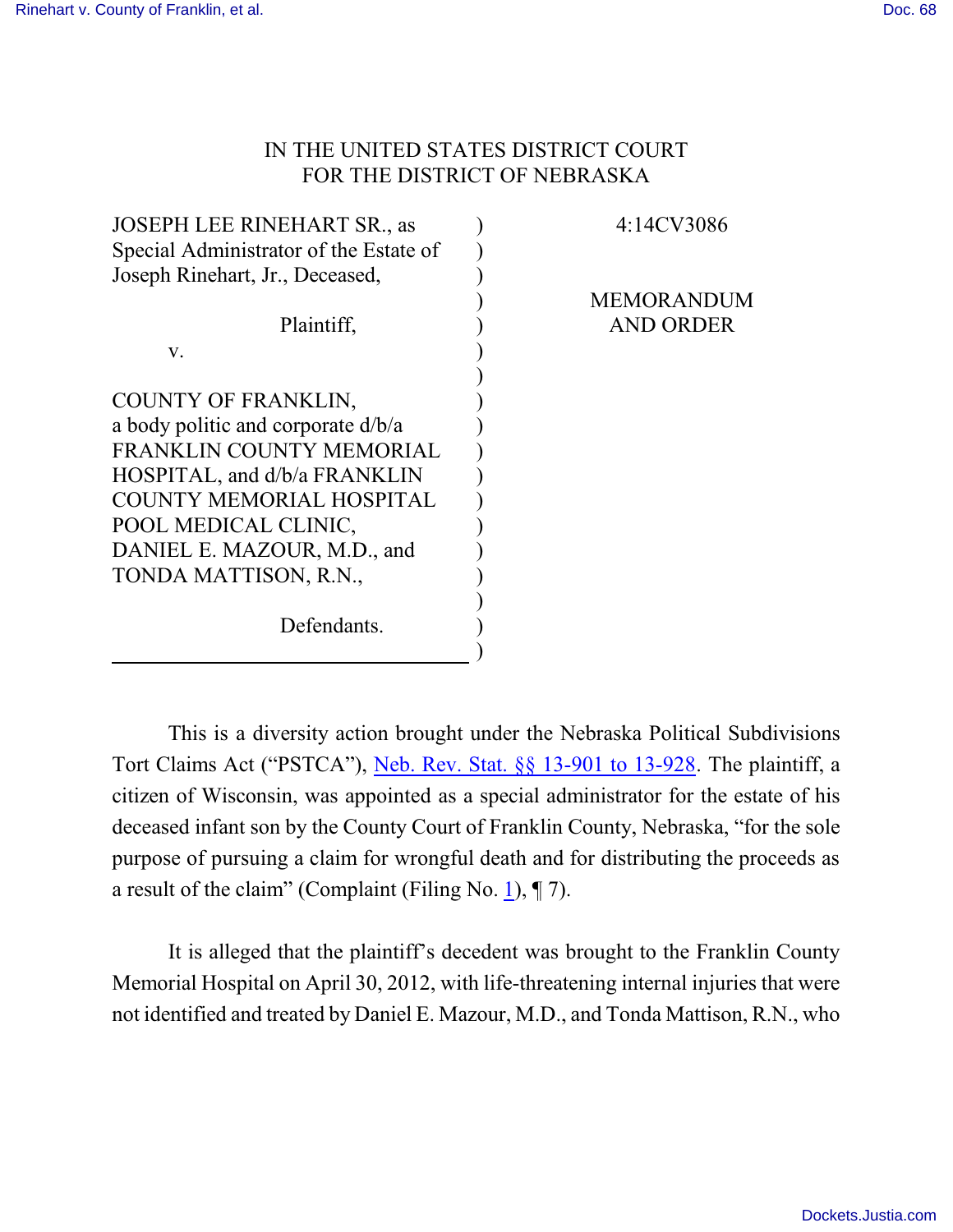were hospital employees "acting within the scope of [their] authority"  $(id, \P\P 12-27)$ .<sup>1</sup> Named as defendants are Dr. Mazour, Nurse Mattison, and "County of Franklin, a body politic and corporate d/b/a Franklin County Memorial Hospital, and d/b/a Franklin County Memorial Hospital Pool Medical Clinic" (*[id.](http://ecf.ned.uscourts.gov/doc1/11313015376)*, caption & ¶¶ 9-11).

The plaintiff alleges that he complied with the notice requirements of the PSTCA<sup>2</sup> by mailing claims to the hospital administrator and Dr. Mazour and filing copies of the claims with the county clerk (*[id.](http://ecf.ned.uscourts.gov/doc1/11313015376)*, ¶¶ 28-30). It is alleged that after the county failed to act on the tort claim within 6 months, and before suit was filed, the plaintiff served withdrawal notices 3 on the county clerk, the county attorney, Dr. Mazour, and the hospital administrator (*[id.](http://ecf.ned.uscourts.gov/doc1/11313015376)*,  $\P$ ] 31, 32). The action was commenced in this court on April 29, 2014.

#### *I. PROCEDURAL BACKGROUND*

On June 24, 2014, "the Defendants, Franklin County Memorial Hospital (the 'Hospital'), Daniel E. Mazour, M.D., and Tonda Mattison, R.N.," filed a motion to

<sup>&</sup>lt;sup>1</sup> "[W]here a claim against an employee of a political subdivision is based upon acts or omissions occurring within the scope of employment, it is governed by the provisions of the PSTCA." *Wise v. Omaha Public Schools*, [714 N.W.2d 19, 23 \(Neb.](http://web2.westlaw.com/find/default.wl?cite=714+N.W.2d+19&rs=WLW15.01&vr=2.0&rp=%2ffind%2fdefault.wl&sv=Split&fn=_top&mt=Westlaw) [2006\)](http://web2.westlaw.com/find/default.wl?cite=714+N.W.2d+19&rs=WLW15.01&vr=2.0&rp=%2ffind%2fdefault.wl&sv=Split&fn=_top&mt=Westlaw).

<sup>&</sup>lt;sup>2</sup> "While not a jurisdictional prerequisite, the filing or presentment of a claim to the appropriate political subdivision is a condition precedent to commencement of a suit under the Tort Claims Act." *Jacobson v. Shresta*, [838 N.W.2d 19, 31 \(Neb.App.](http://web2.westlaw.com/find/default.wl?cite=838+N.W.2d+31+&rs=WLW15.01&vr=2.0&rp=%2ffind%2fdefault.wl&sv=Split&fn=_top&mt=Westlaw) [2013\)](http://web2.westlaw.com/find/default.wl?cite=838+N.W.2d+31+&rs=WLW15.01&vr=2.0&rp=%2ffind%2fdefault.wl&sv=Split&fn=_top&mt=Westlaw), *aff'd*, [849 N.W.2d 515 \(Neb. 2014\)](http://web2.westlaw.com/find/default.wl?mt=Westlaw&db=595&caseserial=2031657943&rp=%2ffind%2fdefault.wl&findtype=0&ordoc=2031657943&serialnum=2033913084&vr=2.0&fn=_top&sv=Split&pbc=BC6E23F9&casecite=838+N.W.2d+19&rs=WLW15.01).

<sup>&</sup>lt;sup>3</sup> [Neb. Rev. Stat. § 13-906](http://web2.westlaw.com/find/default.wl?cite=+Neb.+Rev.+Stat.+%c2%a7+13-906&rs=WLW15.01&pbc=A3D852A5&vr=2.0&rp=%2ffind%2fdefault.wl&sv=Split&fn=_top&mt=Westlaw) provides that "[n]o suit shall be permitted under the Political Subdivisions Tort Claims Act ... unless the governing body of the political subdivision has made final disposition of the claim, except that if the governing body does not make final disposition of a claim within six months after it is filed, the claimant may, by notice in writing, withdraw the claim from consideration of the governing body and begin suit under such act and sections."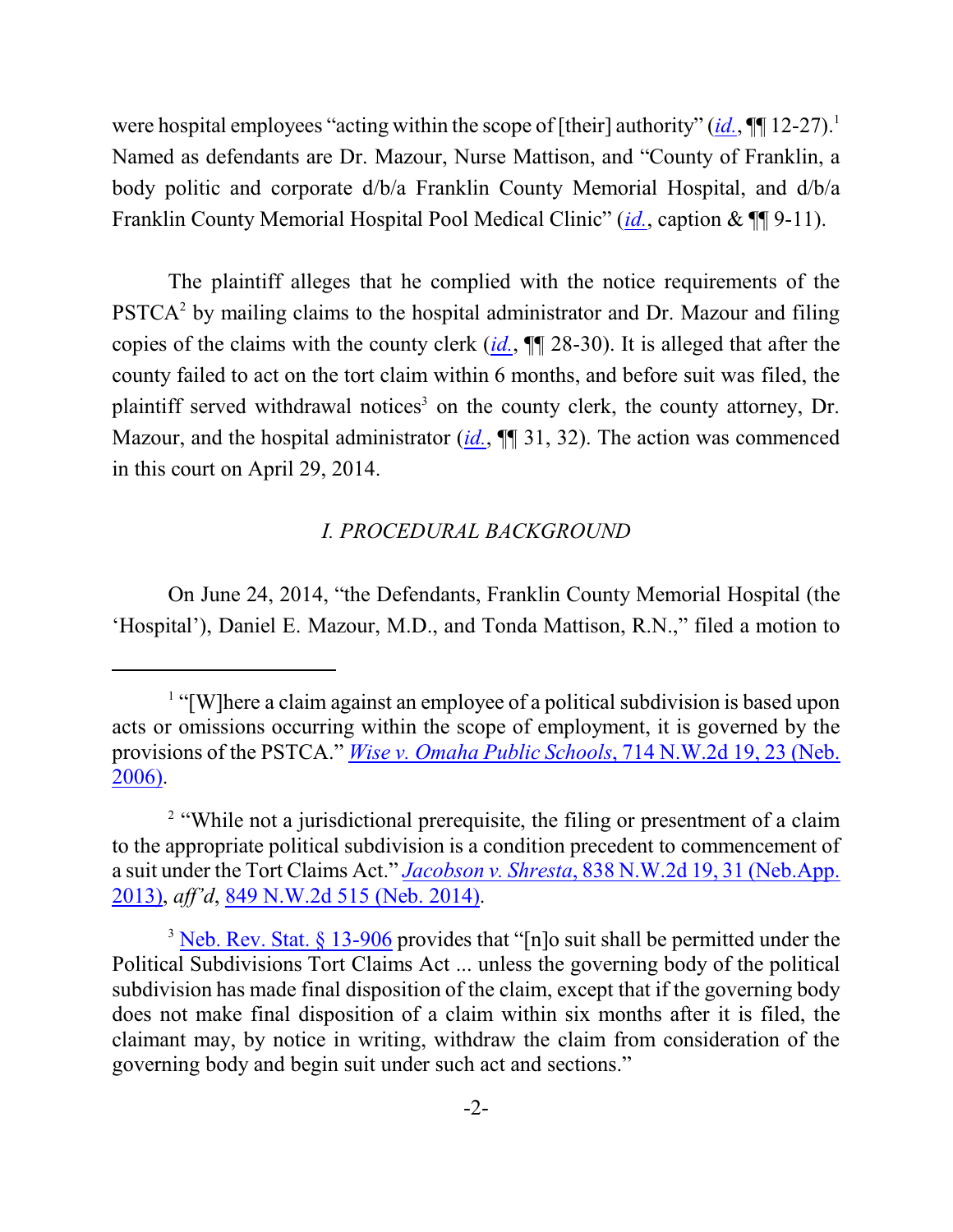dismiss the plaintiff's complaint pursuant to [Rules 12\(b\)\(1\), \(5\), and \(6\) of the](http://web2.westlaw.com/result/result.aspx?ss=CNT&mt=Westlaw&n=1&cnt=DOC&rlt=CLID_FQRLT66162533315123&scxt=WL&service=Find&fmqv=c&rp=%2fFind%2fdefault.wl&vr=2.0&rlti=1&sv=Split&fn=_top&cite=fedrcivp12&rs=WLW15.01) Federal [Rules of Civil Procedure](http://web2.westlaw.com/result/result.aspx?ss=CNT&mt=Westlaw&n=1&cnt=DOC&rlt=CLID_FQRLT66162533315123&scxt=WL&service=Find&fmqv=c&rp=%2fFind%2fdefault.wl&vr=2.0&rlti=1&sv=Split&fn=_top&cite=fedrcivp12&rs=WLW15.01) (Filing No. [14](http://ecf.ned.uscourts.gov/doc1/11313054156), at CM/ECF p. 1).<sup>4</sup> For simplicity's sake, this filing will be referred to as "the hospital defendants' motion to dismiss." The motion states, among other things, that:

1. The Hospital is a political subdivision separate and distinct from the County of Franklin.

2. According to <u>[Neb. Rev.](http://web2.westlaw.com/find/default.wl?cite=nestat13-905&rs=WLW15.01&vr=2.0&rp=%2ffind%2fdefault.wl&sv=Split&fn=_top&mt=Westlaw) Stat. § 13-905</u>, notice of claims against a political subdivision must be filed with the clerk, secretary, or other official whose duty it is to maintain the official records of the political subdivision....

3. Jeff Loschen, the Secretary of the Board of Trustees of the Hospital, is the official whose duty it is to maintain the official records of the Hospital. (Loschen affidavit [Filing No. [16-1](http://ecf.ned.uscourts.gov/doc1/11313054172)], ¶ 2).

4. Plaintiff hasfailed to timely file notice of his claimwith Mr. Loschen and has failed to allege facts in his Complaint establishing this condition precedent to filing suit....

\*\*\*

7. Plaintiff did not serve the chief executive officer of the Hospital under [Fed. R. Civ. P. 4\(j\)\(2\)\(A\)](http://web2.westlaw.com/result/result.aspx?ss=CNT&mt=Westlaw&n=1&cnt=DOC&rlt=CLID_FQRLT52838574515123&scxt=WL&service=Find&fmqv=c&rp=%2fFind%2fdefault.wl&vr=2.0&rlti=1&sv=Split&fn=_top&cite=fedrcivp4&rs=WLW15.01).

8. Rather, Plaintiff served "County of Franklin, a body politic and corporate d/b/a Franklin County Memorial Hospital and d/b/a Franklin County Memorial Hospital Pool Medical Clinic." (Filing No. [7](http://ecf.ned.uscourts.gov/doc1/11313021739)). The summons giving rise to this proof of service was directed to "Marcia Volk, Franklin County Clerk." (Filing No. [6](http://ecf.ned.uscourts.gov/doc1/11313019165)).

\*\*\*

<sup>&</sup>lt;sup>4</sup> In the signature block, the motioning defendants are identified as "Franklin County Memorial Hospital Pool Medical Clinic, Daniel E. Mazour, M.D., and Tonda Mattison, R.N" (Filing No. [14](http://ecf.ned.uscourts.gov/doc1/11313054156), at CM/ECF p. 4).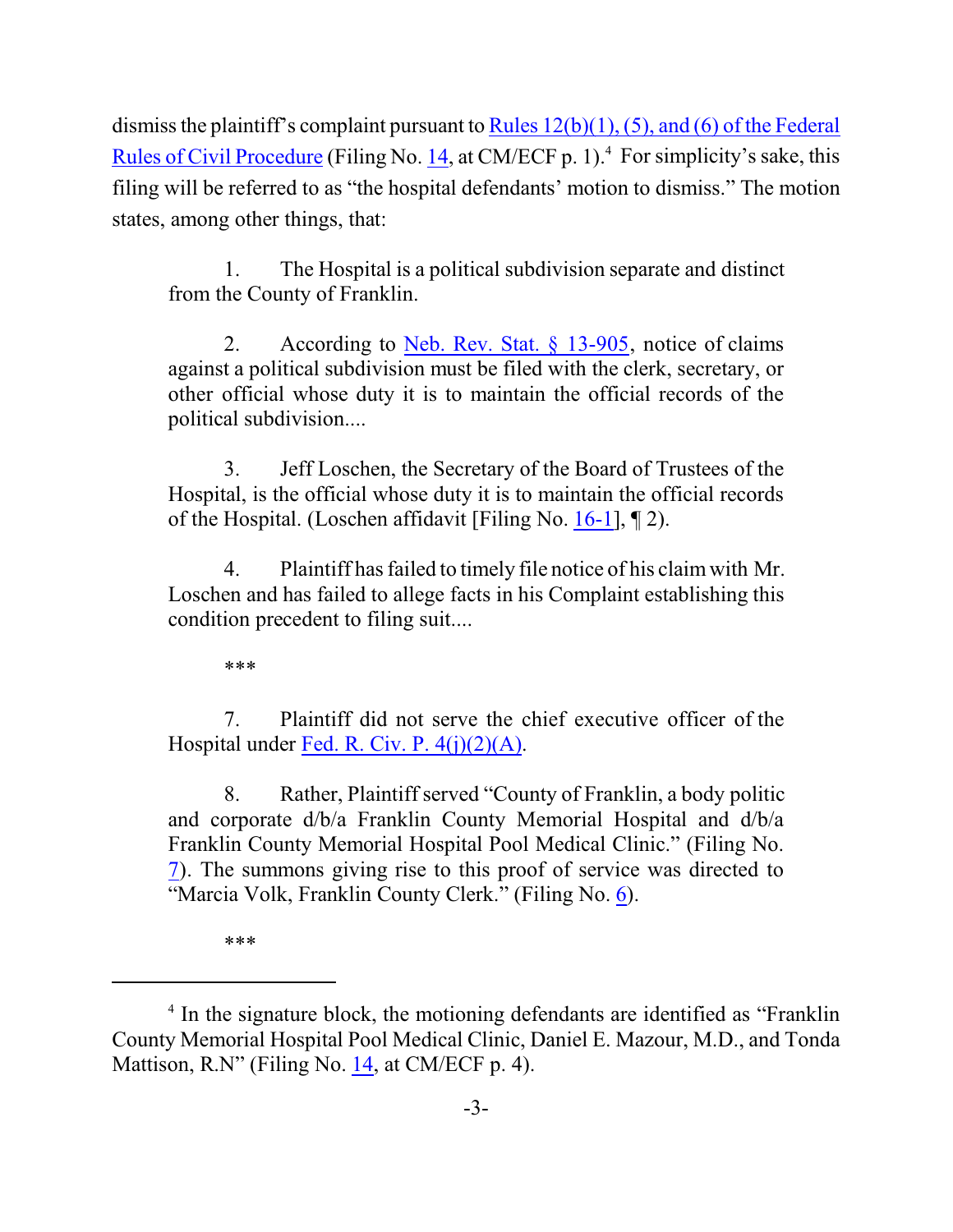10. Plaintiff did not comply with [Neb. Rev. Stat. § 25-510.02](http://web2.westlaw.com/find/default.wl?cite=Neb.+Rev.+Stat.+%c2%a7+25-510.02&rs=WLW15.01&vr=2.0&rp=%2ffind%2fdefault.wl&sv=Split&fn=_top&mt=Westlaw), setting forth the procedure for service of  $\overline{a}$  political subdivision. This statute allows service on the chief executive officer, clerk, secretary, or other official whose duty it is to maintain the official records, or any member of the governing board or body, or by certified mail to the principal office of the political subdivision.

11. ... Marcia Volk is not the chief executive officer, clerk, secretary, or official whose duty it is to maintain the official records of the Hospital. Nor is she a member of the governing board or body of the Hospital.... Plaintiff did not serve the Complaint and Summons at the principal office of the Hospital....

12. Alternatively, Plaintiff's Complaint must be dismissed for lack of subject matter jurisdiction because diversity jurisdiction under [28](http://web2.westlaw.com/result/result.aspx?ss=CNT&mt=Westlaw&n=1&cnt=DOC&rlt=CLID_FQRLT8698244715123&scxt=WL&service=Find&fmqv=c&rp=%2fFind%2fdefault.wl&vr=2.0&rlti=1&sv=Split&fn=_top&cite=28usc1332&rs=WLW15.01) [U.S.C. § 1332](http://web2.westlaw.com/result/result.aspx?ss=CNT&mt=Westlaw&n=1&cnt=DOC&rlt=CLID_FQRLT8698244715123&scxt=WL&service=Find&fmqv=c&rp=%2fFind%2fdefault.wl&vr=2.0&rlti=1&sv=Split&fn=_top&cite=28usc1332&rs=WLW15.01) is lacking.

(Filing No. [14](http://ecf.ned.uscourts.gov/doc1/11313054156), at CM/ECF pp. 1-3). The motion to dismiss was supported by a brief (Filing No. [15](http://ecf.ned.uscourts.gov/doc1/11313054159)) and index of evidence (Filing No. [16](http://ecf.ned.uscourts.gov/doc1/11313054171)).

A few days later, on June 27, 2014, "the County of Franklin, Nebraska," filed an answer (Filing No. [17](http://ecf.ned.uscourts.gov/doc1/11313056827)) and also a motion for summary judgment (Filing No. [18](https://ecf.ned.uscourts.gov/doc1/11313056830)). The motion states that:

1. The County of Franklin, Nebraska, does not "do business as" Franklin County Memorial Hospital or Franklin County Memorial Hospital Pool Medical Clinic, and as such is improperly named and identified in the Complaint herein. The Defendant identified by Plaintiff herein as, "County of Franklin,  $d/b/a$  Franklin County Memorial Hospital and d/b/a Franklin County Memorial Hospital Poll Medical Clinic" does not exist. Rather, Franklin County and Franklin County Memorial Hospital (which may do business under other tradenames such as Franklin County Memorial Hospital Pool Clinic) are separate legal entities and separate political subdivisions for purposes of the Nebraska Political Subdivisions Tort Claims Act, at [Neb. Rev. Stat. § 13-901,](http://web2.westlaw.com/find/default.wl?cite=Neb.+Rev.+Stat.+%c2%a713-901&rs=WLW15.01&vr=2.0&rp=%2ffind%2fdefault.wl&sv=Split&fn=_top&mt=Westlaw) *et. [seq](http://web2.westlaw.com/find/default.wl?cite=Neb.+Rev.+Stat.+%c2%a713-901&rs=WLW15.01&vr=2.0&rp=%2ffind%2fdefault.wl&sv=Split&fn=_top&mt=Westlaw)*., and further, pursuant to [Neb. Rev. Stat.§ 23-3501,](http://web2.westlaw.com/find/default.wl?cite=Neb.+Rev.+Stat.%c2%a723-3501&rs=WLW15.01&vr=2.0&rp=%2ffind%2fdefault.wl&sv=Split&fn=_top&mt=Westlaw) *et. seq.*, and other applicable law. The County was not sued herein in its proper legal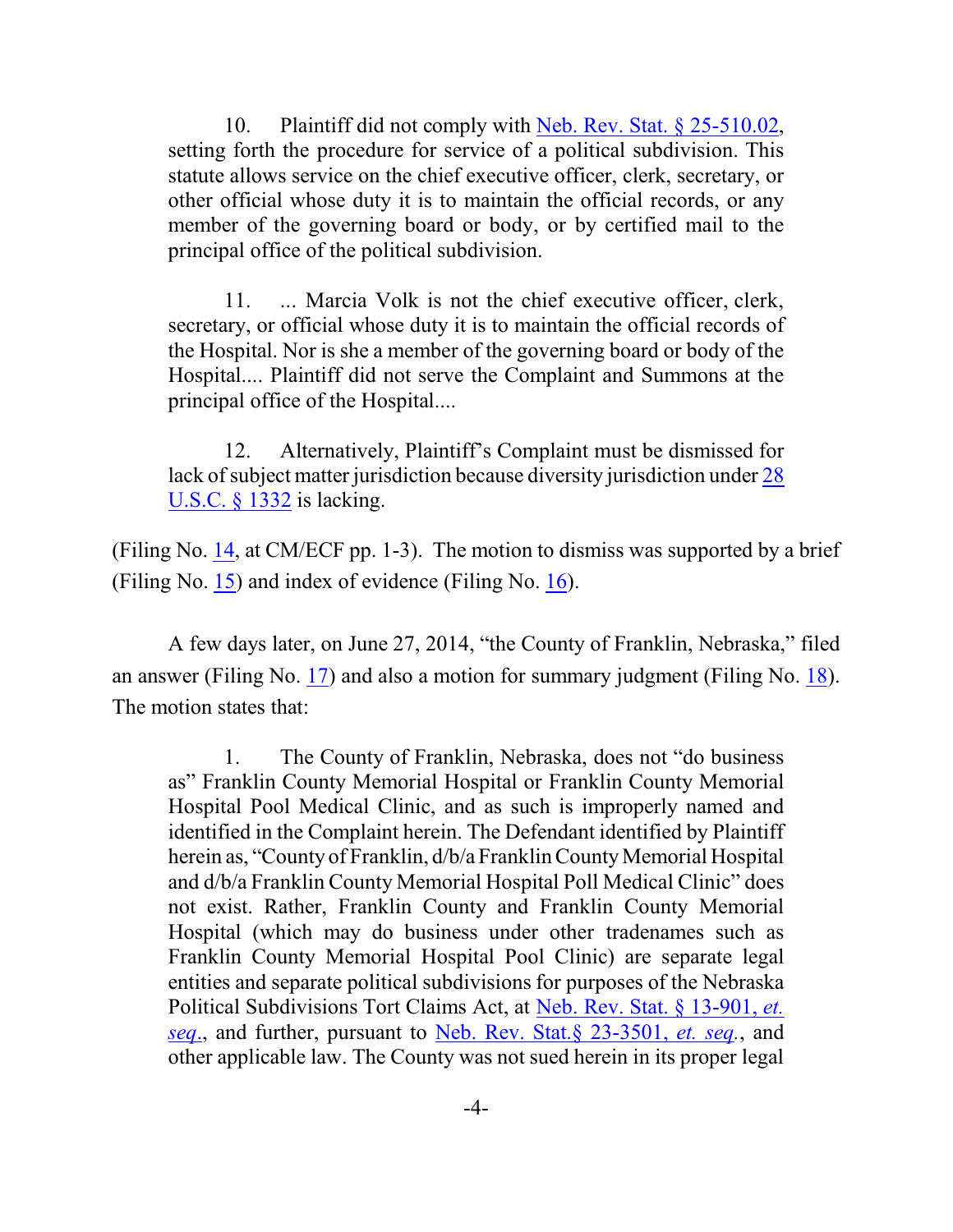name pursuant to [Neb. Rev. Stat. § 23-101](http://web2.westlaw.com/find/default.wl?cite=Neb.+Rev.+Stat.+%c2%a723-101&rs=WLW15.01&vr=2.0&rp=%2ffind%2fdefault.wl&sv=Split&fn=_top&mt=Westlaw). The County is not the proper legal entity to respond to Plaintiff's allegations. Franklin County Memorial Hospital is operated and managed not by the County, but by a Board of Trustees, and a hospital administrator appointed by such Board of Trustees, pursuant to applicable law.

2. The County of Franklin, Nebraska, does not have any employment relationship, agency relationship, control, or authority whatsoever over Daniel E. Mazour, M.D., Tonda Mattison, R.N., or any other person who worked at Franklin County Memorial Hospital or who had contact with the Plaintiff's decedent as referenced in the Complaint herein. The County of Franklin, Nebraska, does not have any power or authority over who is hired by Franklin County Memorial Hospital, nor does it have any supervisory authority over such persons. The County of Franklin, Nebraska, did not owe any legal duty to Plaintiff's decedent with respect to the allegations advanced in the Complaint.

3. There exists no legal basis for liability against the County of Franklin, Nebraska, for the allegations and claims set forth in Plaintiff's Complaint.

4. The summons served upon the County of Franklin, Nebraska was directed to an entity that does not exist, and there is a resulting lack of sufficient process, insufficient service of process, and a lack of personal jurisdiction over the County.

5. The County of Franklin, Nebraska is entitled to sovereign immunity or Plaintiff's claims are otherwise barred under the Nebraska Political Subdivisions Tort Claims Act, due to noncompliance by Plaintiff with Neb. Rev. Stat.  $\S$  13-905 and  $\S$  13-919(1), because his "Notices of Claim" were not "tort claims" alleging any negligent acts of any County "employees" as defined in [Neb. Rev. Stat. § 13-903\(3\) and](http://web2.westlaw.com/find/default.wl?cite=Neb.+Rev.+Stat.+%c2%a713-903&rs=WLW15.01&vr=2.0&rp=%2ffind%2fdefault.wl&sv=Split&fn=_top&mt=Westlaw) [\(4\)](http://web2.westlaw.com/find/default.wl?cite=Neb.+Rev.+Stat.+%c2%a713-903&rs=WLW15.01&vr=2.0&rp=%2ffind%2fdefault.wl&sv=Split&fn=_top&mt=Westlaw), and were not directed to the County of Franklin, Nebraska.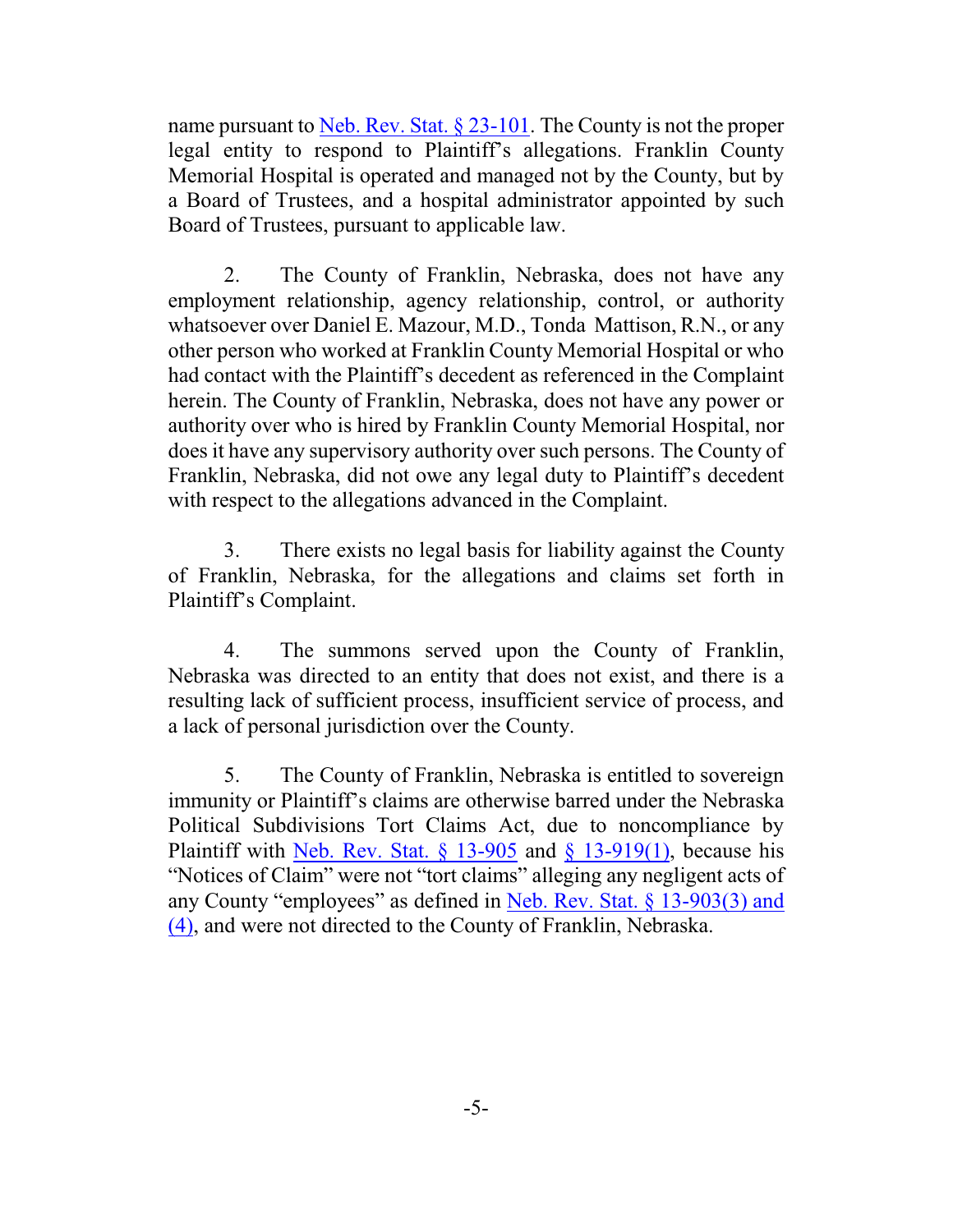(Filing No. [18](http://ecf.ned.uscourts.gov/doc1/11313056830), at CM/ECF pp. 1-2). The motion for summary judgment was supported by a brief (Filing No.  $20$ )<sup>5</sup> and index of evidence (Filing No.  $19$ ).

The plaintiff responded to the motion to dismiss on July 15, 2014 (Filing Nos.  $22$ ,  $23$ ),<sup>6</sup> and to the motion for summary judgment on July 18, 2014 (Filing Nos.  $25$ , [26](https://ecf.ned.uscourts.gov/doc1/11303070442), [27](https://ecf.ned.uscourts.gov/doc1/11313070447)). However, on August 5, 2014, after the defendants had already replied (Filing Nos. [32](https://ecf.ned.uscourts.gov/doc1/11303074969), [33](https://ecf.ned.uscourts.gov/doc1/11313074977), [34](https://ecf.ned.uscourts.gov/doc1/11313078333), [35](https://ecf.ned.uscourts.gov/doc1/11303078340)), the plaintiff moved "to defer ruling on the hospital's motion to dismiss and the county's motion for summary judgment; and for an Order granting him additional time to complete discovery and present essential facts needed to justify his opposition to the motions filed by the defendants ..." (Filing No. [36](http://ecf.ned.uscourts.gov/doc1/11313081948)). The plaintiff's motion was supported by a brief (Filing No. [39](http://ecf.ned.uscourts.gov/doc1/11313085500)) and index of evidence (Filing No. [38](http://ecf.ned.uscourts.gov/doc1/11313081960)).

The following week, on August 14, 2014, the plaintiff filed a motion for leave to amend his complaint to allege "in the alternative that, that [*sic*] if Franklin County Memorial Hospital is a political subdivision of the State of Nebraska, then the hospital will not be prejudiced in defending on the merits, because the hospital knew, that the action would have been brought against it, but for the mistake concerning the proper party's identity, and that the facts alleged in the amended complaint arose out of the same occurrence as the original pleading" (Filing No. [40](http://ecf.ned.uscourts.gov/doc1/11313086834)). The plaintiff also filed a proposed amended complaint (Filing No. [40-1](http://ecf.ned.uscourts.gov/doc1/11313086835)) and supporting brief (Filing No. [41](http://ecf.ned.uscourts.gov/doc1/11313086838)).

On September 11, 2014, the plaintiff filed a supplemental index of evidence (Filing No. [45](http://ecf.ned.uscourts.gov/doc1/11313103701)) in support of both motions. The defendants filed timely briefs in opposition to the plaintiff's motions (Filing Nos. [42](https://ecf.ned.uscourts.gov/doc1/11313087785), [43](https://ecf.ned.uscourts.gov/doc1/11313088723), [44](https://ecf.ned.uscourts.gov/doc1/11313095757)) and objected to the supplemental index of evidence (Filing No. [46](http://ecf.ned.uscourts.gov/doc1/11313105969)).

 $<sup>5</sup>$  Supplemental authority was filed on February 6, 2015 (Filing No. [56](http://ecf.ned.uscourts.gov/doc1/11313205076)), with</sup> leave of court.

 $6$  An amended brief (Filing No.  $24$ ) was filed on July 16, 2014.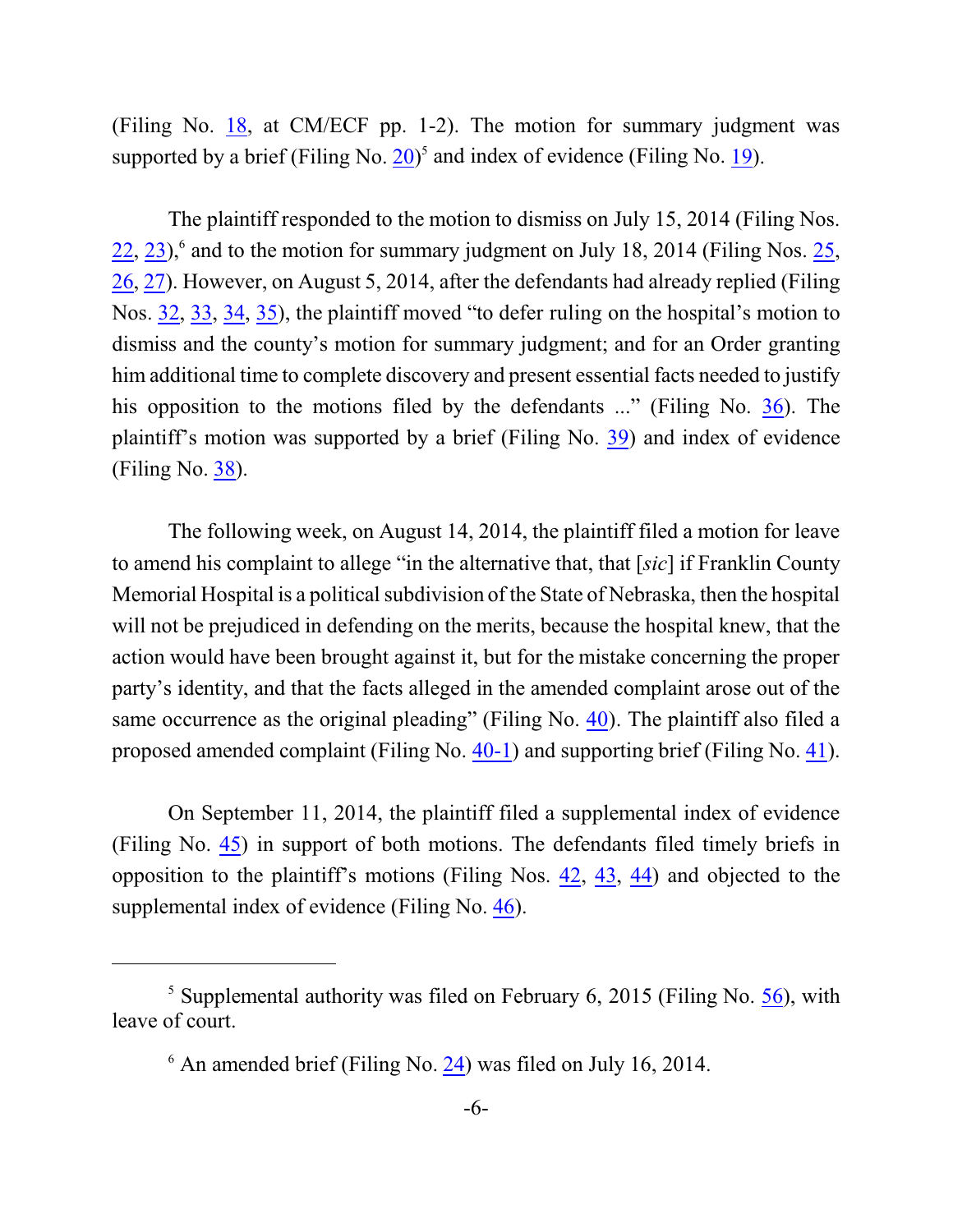On October 29, 2014, Magistrate Judge Cheryl R. Zwart made certain findings and recommended that the plaintiff's motion for leave to amend be denied as futile (Filing No. [47](https://ecf.ned.uscourts.gov/doc1/11313137738)). She also entered an order denying the plaintiff's motion for pre-ruling discovery and the defendants' objections to the supplemental index of evidence (*[id.](https://ecf.ned.uscourts.gov/doc1/11313137738)*). On November 12, 2014, the plaintiff filed a statement of objections to the findings, recommendation, and order (Filing No. [48](https://ecf.ned.uscourts.gov/doc1/11313147449)), together with a supporting brief (Filing No. [49](http://ecf.ned.uscourts.gov/doc1/11313147458)). The defendants filed opposing briefs (Filing Nos. [50](https://ecf.ned.uscourts.gov/doc1/11313155972), [51](https://ecf.ned.uscourts.gov/doc1/11313156600)).

On February 13, 2015, the plaintiff filed a second motion for leave to amend his complaint to allege "that the acts and omissions of the administrator of the Franklin County Memorial Hospital create a fact question as to whether she acted in a manner calculated to induce people to suppose her to be the occupant of one of the offices named in [Neb. Rev. Stat. § 13-905](http://web2.westlaw.com/find/default.wl?cite=Neb.+Rev.+Stat.+%c2%a7+13-905+&rs=WLW15.01&vr=2.0&rp=%2ffind%2fdefault.wl&sv=Split&fn=_top&mt=Westlaw) ..." (Filing No. [57](http://ecf.ned.uscourts.gov/doc1/11313209124)). The plaintiff also filed a proposed amended complaint (Filing No.  $57-1$ )<sup>7</sup> and supporting brief (Filing No. [58](http://ecf.ned.uscourts.gov/doc1/11313209139)). The defendants filed an opposing brief (Filing No. [59](http://ecf.ned.uscourts.gov/doc1/11313210026)).

On February 18, 2015, Judge Zwart made certain findings and recommended that the plaintiff's second motion for leave to amend also be denied as futile (Filing No. [60](https://ecf.ned.uscourts.gov/doc1/11313211949)). On February 25, 2015, the plaintiff filed a statement of objections to the findings and recommendation (Filing No. [61](https://ecf.ned.uscourts.gov/doc1/11313219070)). The defendants responded on March 6 and 11, 2015 (Filing Nos. [64](http://ecf.ned.uscourts.gov/doc1/11313225430), [66](https://ecf.ned.uscourts.gov/doc1/11313228990)).

On March 2, 2015, I entered a memorandum and order (Filing No. [62](https://ecf.ned.uscourts.gov/doc1/11313221441)) which addressed a jurisdictional issue raised by the motion to dismiss. I concluded that while the plaintiff is not "the legal representative of the estate of a decedent" within the

<sup>&</sup>lt;sup>7</sup> The proposed pleading is erroneously captioned "Second Amended" Complaint." On March 10, 2015, the plaintiff supplemented the motion to comply with [NECivR](http://www.ned.uscourts.gov/localrules/rules14/NECivR/15.1.pdf) 15.1(a) by identifying the proposed amendments (Filing No. [65](http://ecf.ned.uscourts.gov/doc1/11313227787)). The defendants filed a brief in opposition to the supplement on March 17, 2015 (Filing No. [67](https://ecf.ned.uscourts.gov/doc1/11313232845)).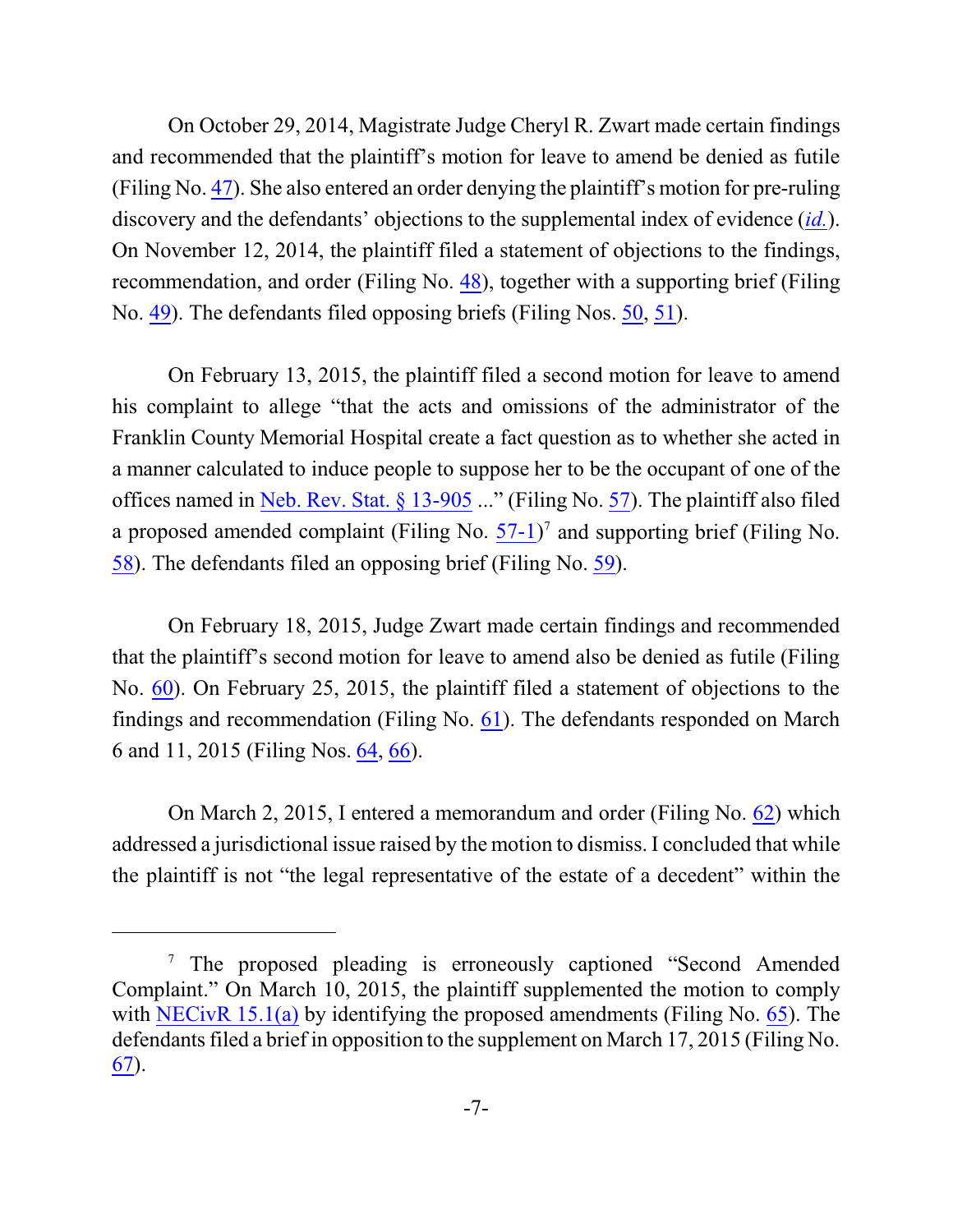meaning of  $28 \text{ U.S.C. }$  §  $1362(c)(2)$ , and, consequently, is not "deemed to be a citizen only of the same State as the decedent" (*i.e.*, Nebraska), the plaintiff's allegation that he is a "resident" of Wisconsin is not sufficient for purposes of determining whether diversity jurisdiction exists.

I therefore directed the plaintiff to file an affidavit or declaration establishing which state he was a citizen of at the time of commencement of this action. This was accomplished on March 4, 2015, with the plaintiff stating in an affidavit that he "left Nebraska and moved to Racine, Wisconsin on December 15, 2013 ... intend[ing] to make Wisconsin [his] permanent home," that he registered for classes at a technical college in Kenosha, Wisconsin, in January 2014, obtained a Wisconsin commercial drivers license in February 2014, and started working at the technical college in May 2014, and that he "was a citizen of Wisconsin at the time this lawsuit was filed on April 29, 2014" (Filing No. [63](http://ecf.ned.uscourts.gov/doc1/11313224208)).

Franklin County, of course, "is a body politic and corporate in the State of Nebraska, and ... a political subdivision of the State of Nebraska" (Answer (Filing No.) [17](http://ecf.ned.uscourts.gov/doc1/11313056827)), ¶ 7). Although the plaintiff in his complaint does not acknowledge that the county hospital is a separate legal entity, and vaguely alleges that Dr. Mazour and Nurse Mattison are "residents" of Nebraska, it is represented in the brief filed in support of the hospital defendants' motion to dismiss that "[f]or purposes of a diversity jurisdiction analysis, all Defendants are residents of and *domiciled* in the State of Nebraska (Filing No. [15](http://ecf.ned.uscourts.gov/doc1/11313054159), at CM/ECF p. 15 (emphasis supplied)). "For purposes of diversity jurisdiction, the terms 'domicile' and 'citizenship' are synonymous." *[Yeldell](http://web2.westlaw.com/find/default.wl?cite=+913+F.2d+537&rs=WLW15.01&vr=2.0&rp=%2ffind%2fdefault.wl&sv=Split&fn=_top&mt=Westlaw) v. Tutt*[, 913 F.2d 533, 537 \(8th Cir. 1990\)](http://web2.westlaw.com/find/default.wl?cite=+913+F.2d+537&rs=WLW15.01&vr=2.0&rp=%2ffind%2fdefault.wl&sv=Split&fn=_top&mt=Westlaw). Thus, complete diversity exists.

The plaintiff alleges "the amount in controversy exceeds Seventy-five thousand and no/100ths dollars (\$75,000.00) exclusive of interest and costs (Complaint, ¶ 2). Because this allegation appears to be made in good faith, and it does not "appear[ ] to a legal certainty that the claim is really for less than the jurisdictional amount," *Scottsdale Ins. Co. v. Universal [Crop Protection Alliance, LLC](http://web2.westlaw.com/find/default.wl?cite=620+F.3d+931+&rs=WLW15.01&pbc=862649DA&vr=2.0&rp=%2ffind%2fdefault.wl&sv=Split&fn=_top&mt=Westlaw)*, 620 F.3d 926, 931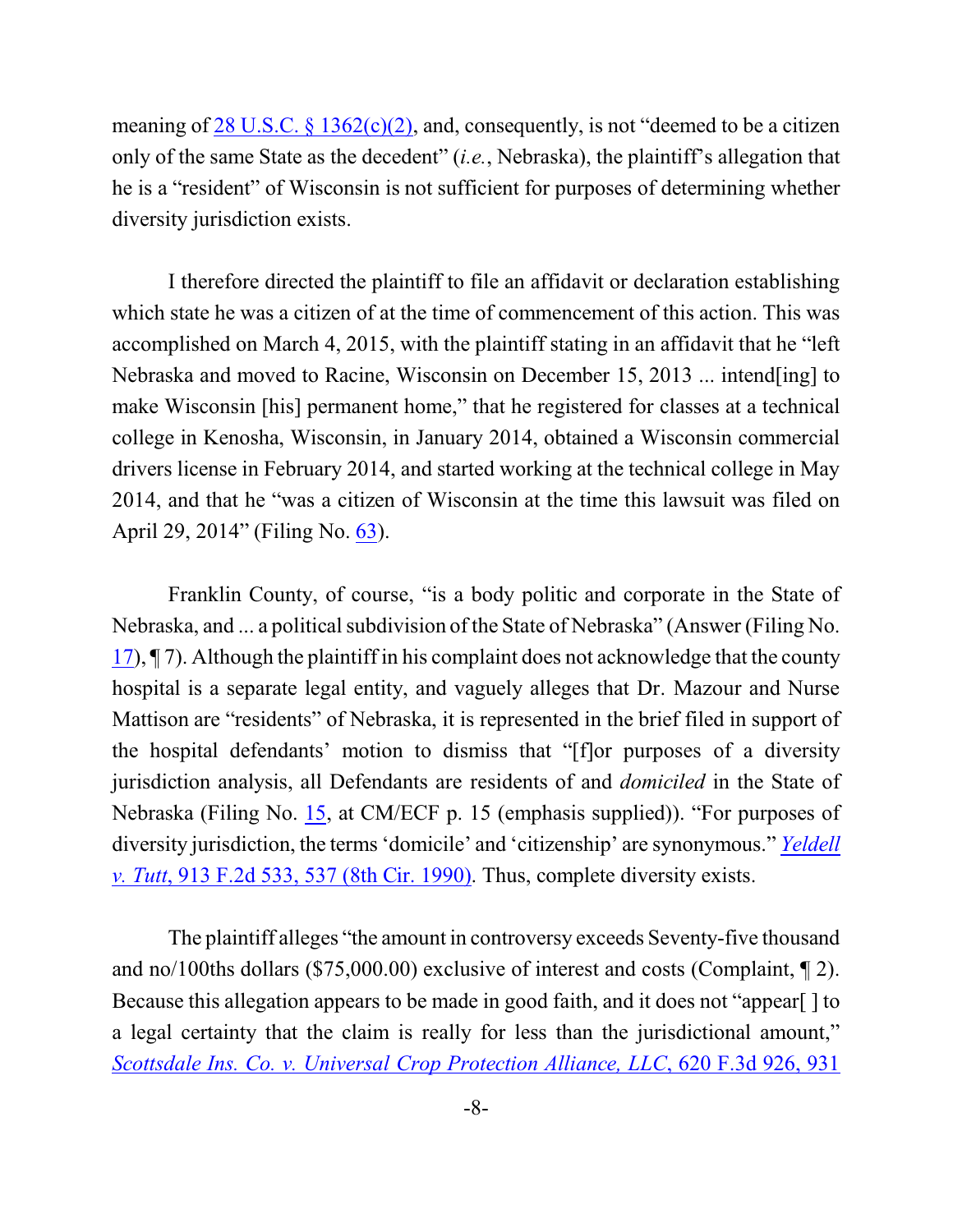(8th Cir. 2010) (stating test for determining jurisdictional fact), I am satisfied that the court has subject matter jurisdiction.

Now that the court's jurisdiction to entertain this action has been established, I must rule on eight filings:

- 1. Filing No. [14](http://ecf.ned.uscourts.gov/doc1/11313054156), the motion to dismiss filed by the hospital defendants.
- 2. Filing No. [18](http://ecf.ned.uscourts.gov/doc1/11313056830), the county's motion for summary judgment.
- 3. Filing No. [40](http://ecf.ned.uscourts.gov/doc1/11313086834), the plaintiff's first motion to amend.
- 4. Filing No. [47](http://ecf.ned.uscourts.gov/doc1/11313137738), Judge Zwart's findings, recommendation, and order entered on October 29, 2014.
- 5. Filing No. [48](http://ecf.ned.uscourts.gov/doc1/11313147449), the plaintiff's statement of objections to the October  $29<sup>th</sup>$ findings, recommendation, and order.
- 6. Filing No. [57](http://ecf.ned.uscourts.gov/doc1/11313209124), the plaintiff's second motion to amend.
- 7. Filing No. [60](http://ecf.ned.uscourts.gov/doc1/11313211949), Judge Zwart's findings and recommendation entered on February 18, 2015.
- 8. Filing No. [61](http://ecf.ned.uscourts.gov/doc1/11313219070), the plaintiff's statement of objections to the February  $18<sup>th</sup>$ findings and recommendation.

### *II. DISCUSSION*

For the reasons discussed below, Judge Zwart's order will be sustained and her findings and recommendations will be adopted, the plaintiff's objections and motions will be denied, and the defendants' motions will be granted in part and denied in part. As a result of these rulings, a final judgment will be entered dismissing the action without prejudice as against Franklin County Memorial Hospital and Franklin County Memorial Hospital Pool Medical Clinic, and with prejudice as against the County of Franklin, Daniel E. Mazour, M.D., and Tonda Mattison, R.N.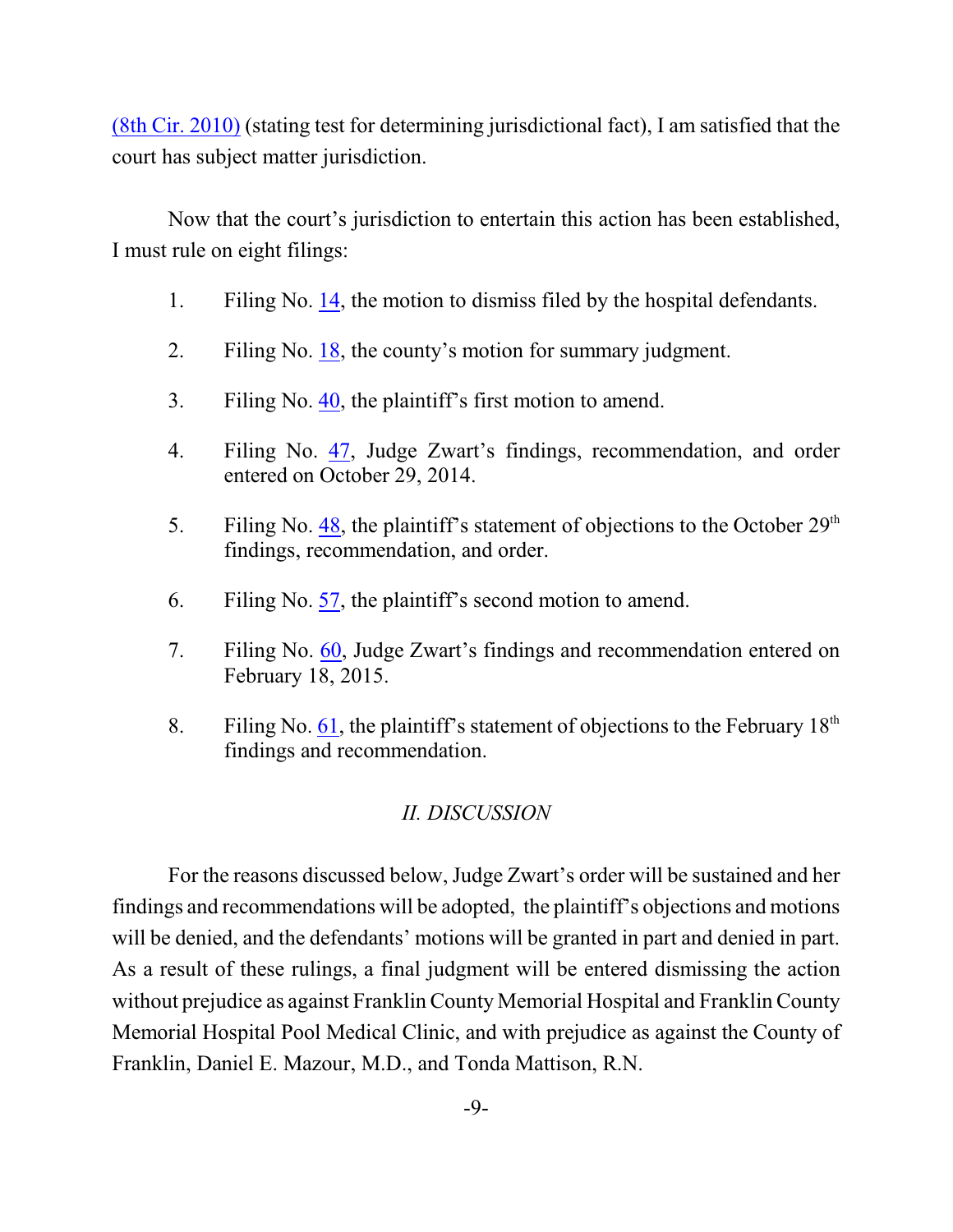#### *A. Pre-Ruling Discovery*

I find and conclude after review conducted pursuant to [28 U.S.C. § 636\(b\)](https://web2.westlaw.com/find/default.wl?rs=WLW10.05&ifm=NotSet&fn=_top&sv=Split&cite=28usc636&vr=2.0&rp=%2ffind%2fdefault.wl&mt=Westlaw) and [NECivR](http://www.ned.uscourts.gov/localrules/rules14/NECivR/72.2.pdf) 72.2 that Judge Zwart's order denying pre-ruling discovery is not clearly erroneous or contrary to law. Therefore, Judge Zwart's order (Filing No. [47](http://ecf.ned.uscourts.gov/doc1/11313137738)) will be sustained, and the plaintiff's objections thereto (Filing No. [48](http://ecf.ned.uscourts.gov/doc1/11313147449)) will be denied.

The plaintiff "move[d] this Court for an Order under [Federal Rules of Civil](http://web2.westlaw.com/result/result.aspx?fn=_top&rp=%2fFind%2fdefault.wl&cnt=DOC&rs=WLW15.01&scxt=WL&service=Find&cite=fedrcivp12&rlt=CLID_FQRLT81345535515123&n=1&fmqv=c&vr=2.0&rlti=1&sv=Split&mt=Westlaw&ss=CNT&pbc=862649DA) [Procedure](http://web2.westlaw.com/result/result.aspx?fn=_top&rp=%2fFind%2fdefault.wl&cnt=DOC&rs=WLW15.01&scxt=WL&service=Find&cite=fedrcivp12&rlt=CLID_FQRLT81345535515123&n=1&fmqv=c&vr=2.0&rlti=1&sv=Split&mt=Westlaw&ss=CNT&pbc=862649DA) 12(d), [12 \(i\)](http://web2.westlaw.com/result/result.aspx?fn=_top&rp=%2fFind%2fdefault.wl&cnt=DOC&rs=WLW15.01&scxt=WL&service=Find&cite=fedrcivp12&rlt=CLID_FQRLT81345535515123&n=1&fmqv=c&vr=2.0&rlti=1&sv=Split&mt=Westlaw&ss=CNT&pbc=862649DA), [56\(d\)](http://web2.westlaw.com/result/result.aspx?fn=_top&rp=%2fFind%2fdefault.wl&cnt=DOC&rs=WLW15.01&scxt=WL&service=Find&cite=fedrcivp56&rlt=CLID_FQRLT99531235615123&n=1&fmqv=c&vr=2.0&rlti=1&sv=Split&mt=Westlaw&ss=CNT&pbc=862649DA), and other federal law, to defer ruling on the hospital's motion to dismiss and the county's motion for summary judgment" while the plaintiff "complete[d] discovery" (Filing No. [36](http://ecf.ned.uscourts.gov/doc1/11313081948)). In support of this motion, the plaintiff asserted that: (1) the law is unsettled whether a county hospital is a separate political subdivision of the State of Nebraska; (2) the hospital is equitably estopped from denying that it received proper notice of the tort claim; and (3) the hospital board had actual notice of the claim (*i.e.*, there was substantial compliance with the PSTCA).

Regarding the plaintiff's first assertion, Judge Zwart denied the motion for pre-ruling discovery "[c]oncerning the issue whether the county owns and operates the hospital" (Filing No. [36](http://ecf.ned.uscourts.gov/doc1/11313081948), at CM/ECF p. 2) because, among other reasons, "the underlying question of whether the Hospital is a political subdivision, separate from the County[,] ... is, predominantly, an issue of law" (Filing No. [47](https://ecf.ned.uscourts.gov/doc1/11313137738), at CM/ECF p. 4). On January 16, 2015, less than three months after Judge Zwart's order was entered, the Nebraska Supreme Court conclusively settled this issue by declaring "as a matter of law, a county hospital is a legal entity and political subdivision separate from the county itself." *Brothers v. Kimball County Hospital*, [857 N.W.2d 789, 799 \(Neb.](http://web2.westlaw.com/find/default.wl?cite=857+N.W.2d+799+&rs=WLW15.01&pbc=862649DA&vr=2.0&rp=%2ffind%2fdefault.wl&sv=Split&fn=_top&mt=Westlaw) [2015\).](http://web2.westlaw.com/find/default.wl?cite=857+N.W.2d+799+&rs=WLW15.01&pbc=862649DA&vr=2.0&rp=%2ffind%2fdefault.wl&sv=Split&fn=_top&mt=Westlaw)

The plaintiff "concedes that the law is now settled in Nebraska that a county hospital is a separate and independent political subdivision and not a mere agency of the county," but contends the Nebraska Supreme Court's decision "does not preclude Plaintiff's equitable estoppel theory of recovery" against the hospital (Filing No. [55](http://ecf.ned.uscourts.gov/doc1/11313204181),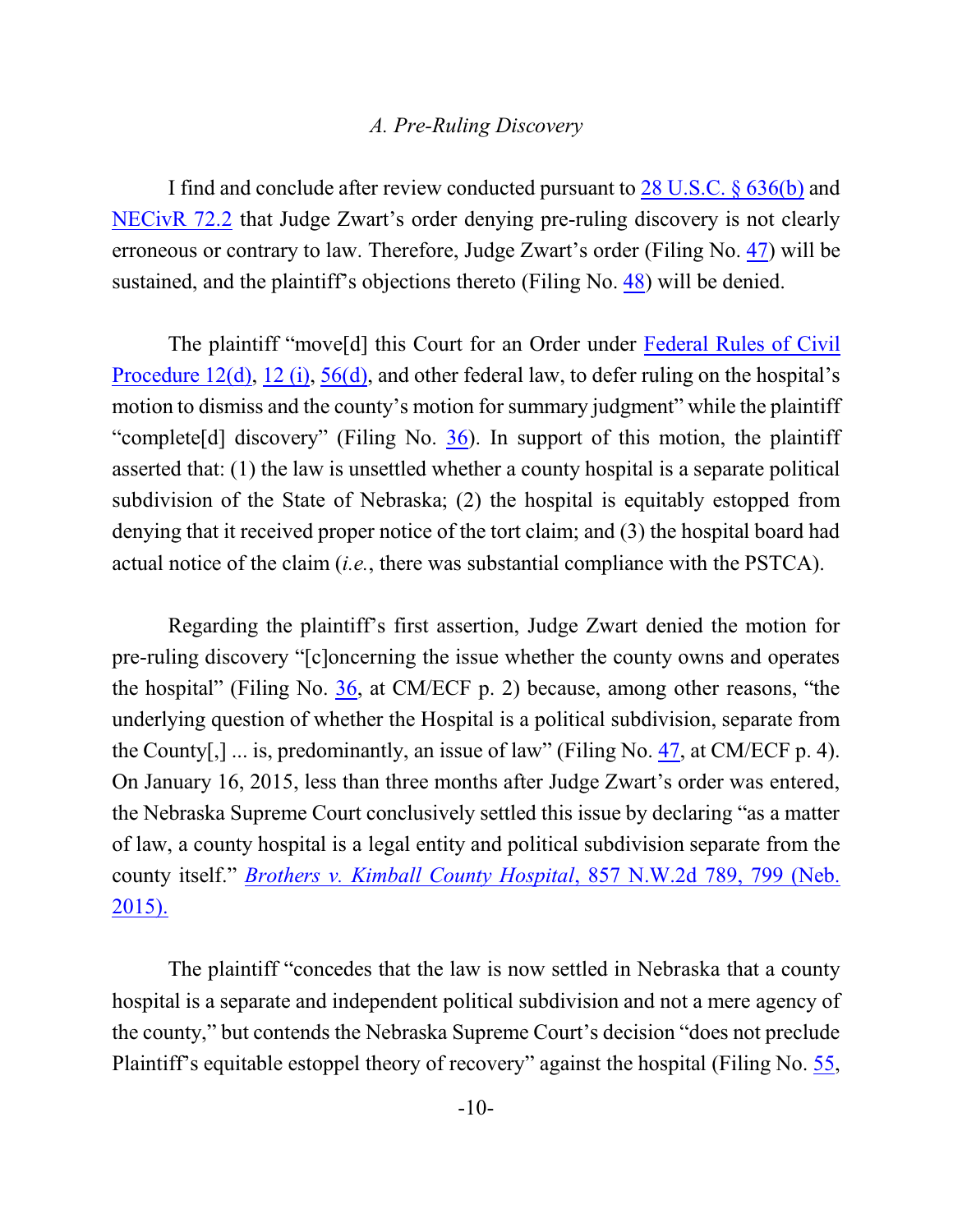at CM/ECF p. 1). "The essence of Plaintiff's theory of recovery is that the hospital administrator, as an agent of the governing board of the hospital, had a duty under the PSTCA to respond to claimant's previous attorney's written question as to whether she was the proper person to receive the claimant's tort claim" (*[id.](http://ecf.ned.uscourts.gov/doc1/11313204181)* (underlining in original)). $8$ 

Regarding the plaintiff's equitable estoppel theory, Judge Zwart observed that while "[t]he affidavit of plaintiff's counsel adequately identifies the specific facts he hopes to elicit through discovery and that those facts actually exist[,] ... the court is not convinced the facts are essential to resolving the notice issues raised in the defendant's motion for summary judgment" (Filing No. [47](http://ecf.ned.uscourts.gov/doc1/11313137738), at CM/ECF p. 5).<sup>9</sup> She

(Filing No. [19-17](http://ecf.ned.uscourts.gov/doc1/11313056906), at CM/ECF p. 3). The notice also states unequivocally that "Franklin County Memorial Hospital is a political subdivision" (*[id.](http://ecf.ned.uscourts.gov/doc1/11313056906)*, at CM/ECF p. 2). Because this document is referred to directly in the plaintiff's complaint, and its authenticity is not questioned, it may be considered by the court without converting the motion to dismiss into a motion for summary judgment. *See [Dittmer Properties,](http://web2.westlaw.com/find/default.wl?cite=708+F.3d+1021&rs=WLW15.01&pbc=862649DA&vr=2.0&rp=%2ffind%2fdefault.wl&sv=Split&fn=_top&mt=Westlaw) L.P. v. F.D.I.C.*[, 708 F.3d 1011, 1021 \(8th Cir. 2013\)](http://web2.westlaw.com/find/default.wl?cite=708+F.3d+1021&rs=WLW15.01&pbc=862649DA&vr=2.0&rp=%2ffind%2fdefault.wl&sv=Split&fn=_top&mt=Westlaw).

<sup>9</sup> The "notice issues" are actually raised in the motion to dismiss filed by the hospital defendants, and not in the motion for summary judgment filed by the county. Although Judge Zwart determined that the plaintiff's motion was governed by [Rule](http://web2.westlaw.com/result/result.aspx?fn=_top&rp=%2fFind%2fdefault.wl&cnt=DOC&rs=WLW15.01&scxt=WL&service=Find&cite=fedrcivp56&rlt=CLID_FQRLT43801565915123&n=1&fmqv=c&vr=2.0&rlti=1&sv=Split&mt=Westlaw&ss=CNT&pbc=862649DA) 56(d) of the Federal [Rules of Civil Procedure](http://web2.westlaw.com/result/result.aspx?fn=_top&rp=%2fFind%2fdefault.wl&cnt=DOC&rs=WLW15.01&scxt=WL&service=Find&cite=fedrcivp56&rlt=CLID_FQRLT43801565915123&n=1&fmqv=c&vr=2.0&rlti=1&sv=Split&mt=Westlaw&ss=CNT&pbc=862649DA) (providing that a court may "allow time ... to take discovery" when a party opposing a motion for summary judgment "shows by affidavit or declaration that, for specified reasons, it cannot present facts essential to justify its opposition"), the protections afforded by Rule [56\(d\)](http://web2.westlaw.com/result/result.aspx?fn=_top&rp=%2fFind%2fdefault.wl&cnt=DOC&rs=WLW15.01&scxt=WL&service=Find&cite=fedrcivp56&rlt=CLID_FQRLT43801565915123&n=1&fmqv=c&vr=2.0&rlti=1&sv=Split&mt=Westlaw&ss=CNT&pbc=862649DA) would not apply unless the hospital defendants' Rule  $12(b)(6)$  motion were to be converted into a

<sup>&</sup>lt;sup>8</sup> The notice of claim sent to the hospital administrator concludes with the following statement:

If I have not properly notified the appropriate individuals of Franklin County Memorial Hospital, I would appreciate you advising me of such. I have enclosed a copy of the letter to submit to your liability insurance carrier.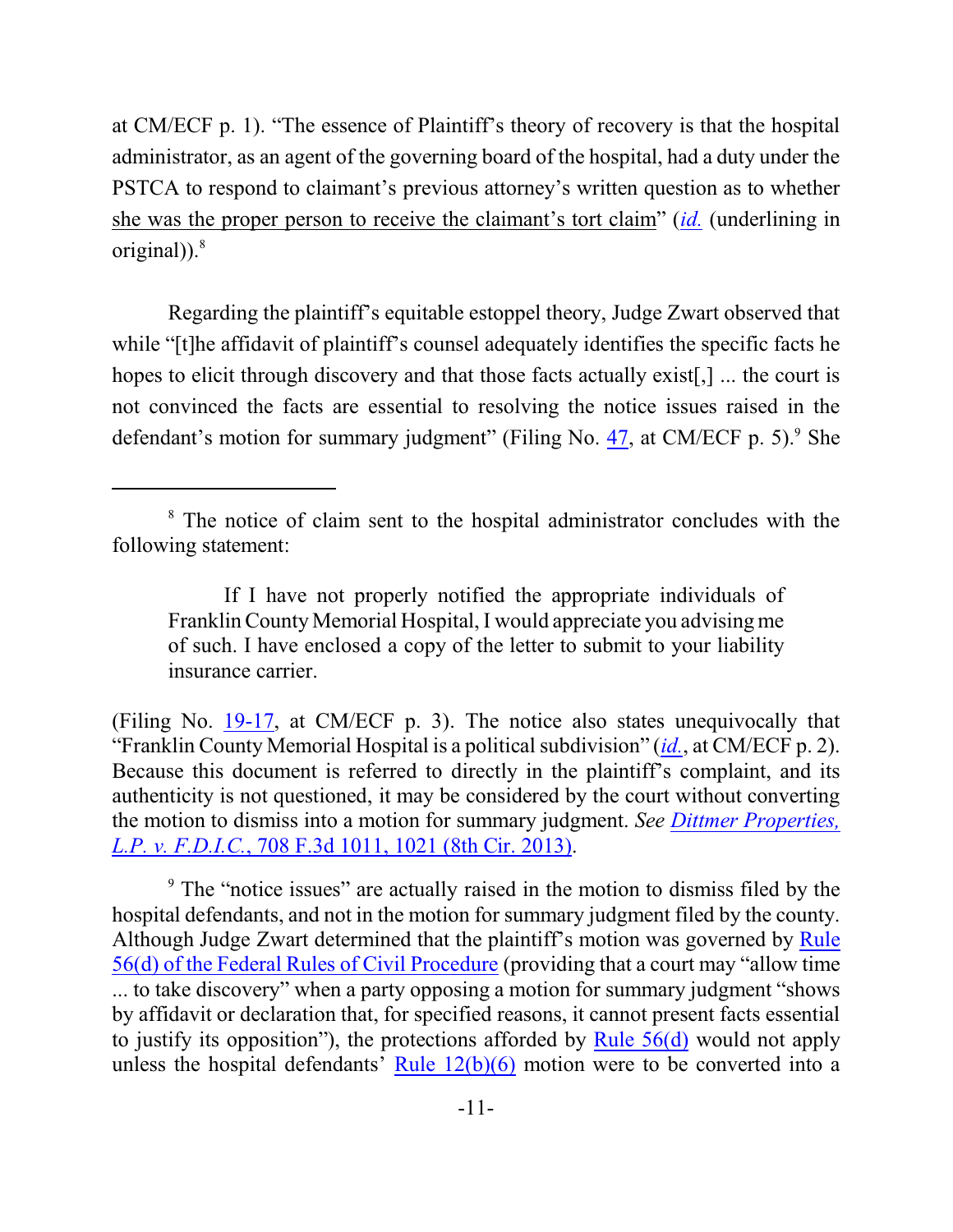explained:

The plaintiff does not argue that Bush [the hospital administrator], or anyone acting on behalf of the defendants, affirmatively misidentified the proper person for receiving a notice of claim: And even if such an argument was raised, Plaintiff's counsel could present those facts himself, without the need to depose Bush or file meeting minutes. Instead, the plaintiff claims estoppel should apply because the letter sent to Bush asked her to advise counsel if someone else needed to be served, and despite this request, Bush did not inform counsel of his mistake. But as explained in *McElwee* [*Estate of McElwee [v. Omaha Transit Auth.](http://web2.westlaw.com/find/default.wl?cite=664+N.W.2d+461&rs=WLW15.01&pbc=862649DA&vr=2.0&rp=%2ffind%2fdefault.wl&sv=Split&fn=_top&mt=Westlaw)*, 266 Neb. [317, 664 N.W.2d 461 \(2003\)](http://web2.westlaw.com/find/default.wl?cite=664+N.W.2d+461&rs=WLW15.01&pbc=862649DA&vr=2.0&rp=%2ffind%2fdefault.wl&sv=Split&fn=_top&mt=Westlaw)], "[Bush] did not reply to or acknowledge the plaintiff's 'claim' or otherwise lull the plaintiff into a false sense of security regarding the purported filing. There is no legal duty on the part of a political subdivision, or any other party, to inform an adversary of the existence of a statute of limitations or other nuance of the law." *Estate of McElwee*[, 266 Neb. at 326-327, 664 N.W.2d at](http://web2.westlaw.com/find/default.wl?cite=664+N.W.2d+469.+&rs=WLW15.01&pbc=862649DA&vr=2.0&rp=%2ffind%2fdefault.wl&sv=Split&fn=_top&mt=Westlaw) [469](http://web2.westlaw.com/find/default.wl?cite=664+N.W.2d+469.+&rs=WLW15.01&pbc=862649DA&vr=2.0&rp=%2ffind%2fdefault.wl&sv=Split&fn=_top&mt=Westlaw). Absent a duty to inform, neither the defendants' silence toward Plaintiff's counsel nor the facts showing how Bush and the Hospital's Board of Trustees responded to Bush's receipt of the notice are relevant to deciding if dismissal is warranted because the plaintiff served the notice on the wrong person.

motion for summary judgment pursuant to Federal Rule [of Civil Procedure](http://web2.westlaw.com/result/result.aspx?ss=CNT&mt=Westlaw&n=1&cnt=DOC&rlt=CLID_FQRLT66162533315123&scxt=WL&service=Find&fmqv=c&rp=%2fFind%2fdefault.wl&vr=2.0&rlti=1&sv=Split&fn=_top&cite=fedrcivp12&rs=WLW15.01) 12(d) ("If, on a motion under Rule  $12(b)(6)$  or  $12(c)$ , matters outside the pleadings are presented to and not excluded by the court, the motion must be treated as one for summary judgment under [Rule](http://web2.westlaw.com/result/result.aspx?fn=_top&rp=%2fFind%2fdefault.wl&cnt=DOC&rs=WLW15.01&scxt=WL&service=Find&cite=fedrcivp56&rlt=CLID_FQRLT43801565915123&n=1&fmqv=c&vr=2.0&rlti=1&sv=Split&mt=Westlaw&ss=CNT&pbc=862649DA) 56. All parties must be given a reasonable opportunity to present all the material that is pertinent to the motion."). "Rule  $12(b)(6)$  motions are not automatically converted into motions for summary judgment simply because one party submits additional matters in support of or [in] opposition to the motion." *[Gorog v.](http://web2.westlaw.com/find/default.wl?cite=760+F.3d+791+&rs=WLW15.01&pbc=862649DA&vr=2.0&rp=%2ffind%2fdefault.wl&sv=Split&fn=_top&mt=Westlaw) Best Buy Co., Inc.*[, 760 F.3d 787, 791 \(8th Cir. 2014\)](http://web2.westlaw.com/find/default.wl?cite=760+F.3d+791+&rs=WLW15.01&pbc=862649DA&vr=2.0&rp=%2ffind%2fdefault.wl&sv=Split&fn=_top&mt=Westlaw) (quoting *[Casazza v. Kiser](http://web2.westlaw.com/find/default.wl?mt=Westlaw&db=0000506&tc=-1&rp=%2ffind%2fdefault.wl&findtype=Y&ordoc=2033901499&serialnum=2002765135&vr=2.0&fn=_top&sv=Split&tf=-1&referencepositiontype=S&pbc=46CA87E3&referenceposition=417&rs=WLW15.01)*, 313 [F.3d 414, 417 \(8th Cir. 2002\)](http://web2.westlaw.com/find/default.wl?mt=Westlaw&db=0000506&tc=-1&rp=%2ffind%2fdefault.wl&findtype=Y&ordoc=2033901499&serialnum=2002765135&vr=2.0&fn=_top&sv=Split&tf=-1&referencepositiontype=S&pbc=46CA87E3&referenceposition=417&rs=WLW15.01) (alteration in original)). "A court has wide discretion in electing to consider matters outside the pleadings." *[Packard v. Darveau](http://web2.westlaw.com/find/default.wl?cite=759+F.3d+897&rs=WLW15.01&pbc=862649DA&vr=2.0&rp=%2ffind%2fdefault.wl&sv=Split&fn=_top&mt=Westlaw)*, 759 F.3d [897, 905 \(8th Cir. 2014\)](http://web2.westlaw.com/find/default.wl?cite=759+F.3d+897&rs=WLW15.01&pbc=862649DA&vr=2.0&rp=%2ffind%2fdefault.wl&sv=Split&fn=_top&mt=Westlaw) (finding no abuse of discretion in refusal to consider plaintiff's evidence where district court predicted Nebraska Supreme Court, under facts alleged, would determine as a matter of law that defendant owed no legal duty to plaintiff).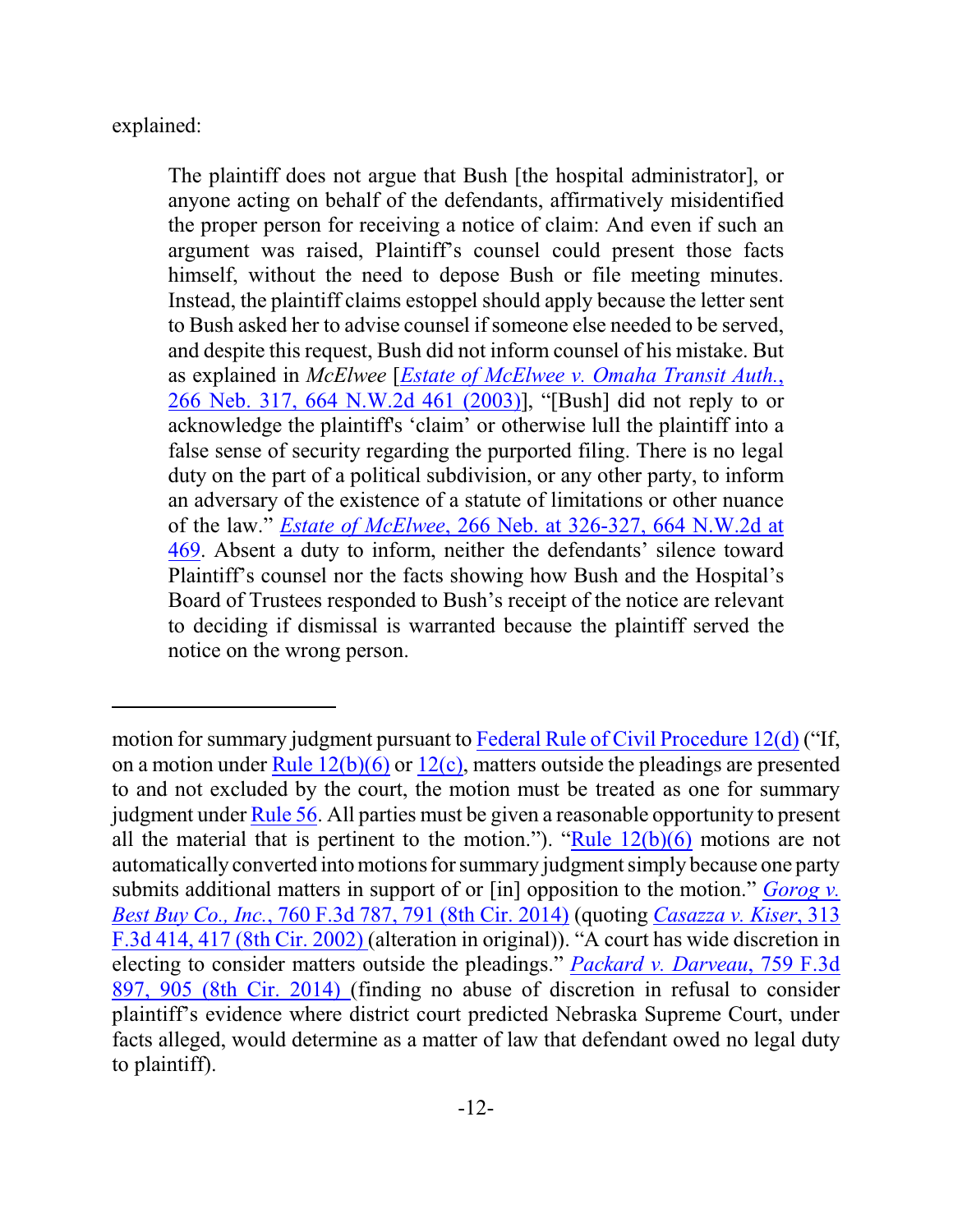(Filing No. [47](http://ecf.ned.uscourts.gov/doc1/11313137738), at CM/ECF p. 7). Judge Zwart correctly determined that the plaintiff's equitable estoppel theory does not require any discovery by the plaintiff.

Finally, regarding the plaintiff's assertion that the hospital board had actual notice of the claim, Judge Zwart concluded that even if this could be proved, it would not excuse the plaintiff's failure to comply with the PSTCA. She stated:

Under Nebraska law, a notice of claim may be sufficient if its contents substantially comply with the requirements of the PSTCA. But Nebraska has not extended the substantial compliance doctrine to include notices which was [*sic*] never sent to or received by a person or entity specifically designated to receive notice under the PSTCA. "[T]he substantial compliance doctrine [is] inapplicable to situations in which the political subdivision contends the claim was not filed with a recipient designated by [§ 13-905](http://web2.westlaw.com/find/default.wl?mt=Westlaw&db=1000257&docname=NESTS13-905&rp=%2ffind%2fdefault.wl&findtype=L&ordoc=2003489017&tc=-1&vr=2.0&fn=_top&sv=Split&tf=-1&pbc=940ACC40&rs=WLW15.01)." *Estate of McElwee [v. Omaha Transit Authority](http://web2.westlaw.com/find/default.wl?cite=664+N.W.2d+466&rs=WLW15.01&pbc=862649DA&vr=2.0&rp=%2ffind%2fdefault.wl&sv=Split&fn=_top&mt=Westlaw)*, [266 Neb. 317, 322, 664 N.W.2d 461, 466 \(2003\)](http://web2.westlaw.com/find/default.wl?cite=664+N.W.2d+466&rs=WLW15.01&pbc=862649DA&vr=2.0&rp=%2ffind%2fdefault.wl&sv=Split&fn=_top&mt=Westlaw). *See also, [Willis v. City](http://web2.westlaw.com/find/default.wl?cite=441+N.W.2d+850+&rs=WLW15.01&pbc=862649DA&vr=2.0&rp=%2ffind%2fdefault.wl&sv=Split&fn=_top&mt=Westlaw) of Lincoln,* [232 Neb. 533, 539, 441 N.W.2d 846, 850 \(1989\)](http://web2.westlaw.com/find/default.wl?cite=441+N.W.2d+850+&rs=WLW15.01&pbc=862649DA&vr=2.0&rp=%2ffind%2fdefault.wl&sv=Split&fn=_top&mt=Westlaw); *[Shrum](http://web2.westlaw.com/find/default.wl?cite=85+F.Supp.2d+954&rs=WLW15.01&pbc=862649DA&vr=2.0&rp=%2ffind%2fdefault.wl&sv=Split&fn=_top&mt=Westlaw)* [*v. Kluck*[, 85 F.Supp.2d 950, 954-55 \(D. Neb. 2000\)\]](http://web2.westlaw.com/find/default.wl?cite=85+F.Supp.2d+954&rs=WLW15.01&pbc=862649DA&vr=2.0&rp=%2ffind%2fdefault.wl&sv=Split&fn=_top&mt=Westlaw) (Kopf, J., presiding) ("[Plaintiff's] attempt to invoke the substantial compliance doctrine is unavailing because, under decisions of the Nebraska SupremeCourt, that doctrine applies only to the content of a properly filed written notice."). "[C]ourts applying Nebraska law have consistently rejected arguments that the notice requirement of the Act can be satisfied by claims presented to persons other than those specifically designated by [§ 13-](http://web2.westlaw.com/find/default.wl?mt=Westlaw&db=1000257&docname=NESTS13-905&rp=%2ffind%2fdefault.wl&findtype=L&ordoc=2003489017&tc=-1&vr=2.0&fn=_top&sv=Split&tf=-1&pbc=494884FD&rs=WLW15.01) [905](http://web2.westlaw.com/find/default.wl?mt=Westlaw&db=1000257&docname=NESTS13-905&rp=%2ffind%2fdefault.wl&findtype=L&ordoc=2003489017&tc=-1&vr=2.0&fn=_top&sv=Split&tf=-1&pbc=494884FD&rs=WLW15.01)." *Estate of McElwee*[, 266 Neb. at 323, 664 N.W.2d at 467](http://web2.westlaw.com/find/default.wl?cite=664+N.W.2d+467+&rs=WLW15.01&pbc=862649DA&vr=2.0&rp=%2ffind%2fdefault.wl&sv=Split&fn=_top&mt=Westlaw) (collecting cases). $10$ 

<sup>10</sup> The most recent decision in this line of cases is *[Brothers](http://web2.westlaw.com/find/default.wl?cite=857+N.W.2d+789&rs=WLW15.01&pbc=862649DA&vr=2.0&rp=%2ffind%2fdefault.wl&sv=Split&fn=_top&mt=Westlaw)*, in which the Nebraska Supreme Court stated:

We recognize that the result is harsh, particularly where the purpose of the written notice requirement has been satisfied. The evidence showed that the governing body—the board of trustees—was aware of and discussed Brothers' claim shortly after his treatment at Kimball County Hospital. However, Brothers' claim was not filed with the statutorily designated person. If the Legislature wishes to allow for substantial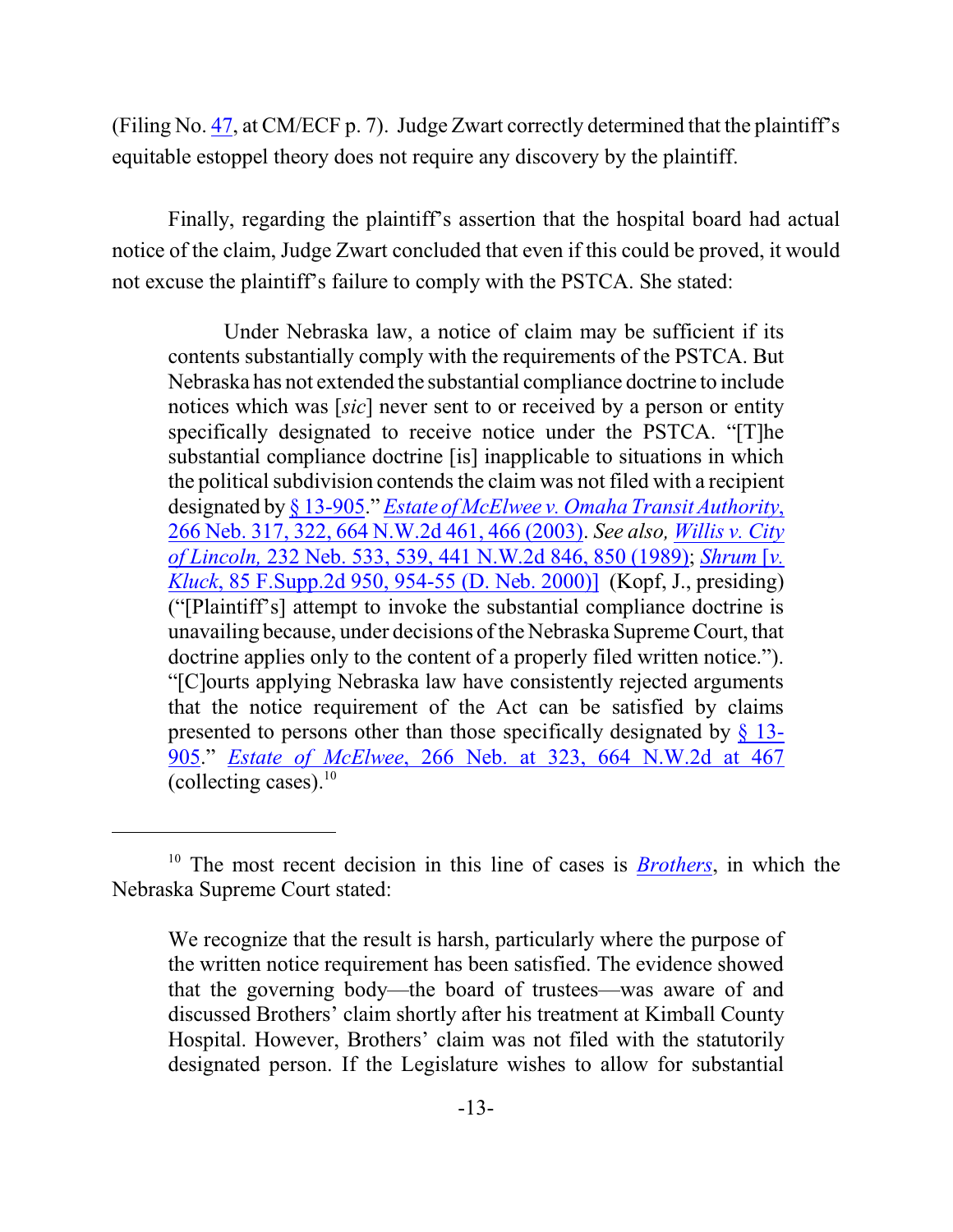Under Nebraska law, if the Hospital administrator was not designated to receive notice of plaintiff's tort claim under the PSTCA, additional facts showing the administrator passed the notice on to the Hospital's Board of Trustees, the County Attorney, the Hospital's insurer, or the County Board would not defeat the defendants' claim of improper notice. As to the issue of who is served, defendants' actual notice is not sufficient if the plaintiff failed to comply with the PSTCA. Therefore, the evidence the plaintiff seeks through the deposition testimony of Linda Bush and the Board of Trustees' minutes is not relevant, much less essential, to deciding the notice issues raised in the defendants' pending dispositive motions.

(*[Id.](http://ecf.ned.uscourts.gov/doc1/11313137738)*, at CM/ECF pp. 5-6). This is a correct statement of the law. Indeed, the plaintiff in his most recent brief "concedes that valid claims are only those which are filed with the occupant of the one of the offices listed in [Neb. Rev. Stat. §13-905](http://web2.westlaw.com/find/default.wl?cite=nestat13-905&rs=WLW15.01&pbc=862649DA&vr=2.0&rp=%2ffind%2fdefault.wl&sv=Split&fn=_top&mt=Westlaw)" and "that the doctrine of substantial compliance does not apply to rescue a tort claimant who filed the tort claim with the wrong person" (Filing No.  $61$ , at CM/ECF p. 1).<sup>11</sup>

## *B. Amendment of Complaint*

I find and conclude after review conducted pursuant to [28 U.S.C. § 636\(b\)](https://web2.westlaw.com/find/default.wl?rs=WLW10.05&ifm=NotSet&fn=_top&sv=Split&cite=28usc636&vr=2.0&rp=%2ffind%2fdefault.wl&mt=Westlaw) and [NECivR](http://www.ned.uscourts.gov/localrules/rules14/NECivR/72.2.pdf) 72.2 that Judge Zwart has correctly found the facts and applied the law in recommending that the plaintiff not be granted leave to amend his complaint.

[857 N.W.2d at 801-02](http://web2.westlaw.com/find/default.wl?cite=857+N.W.2d+801&rs=WLW15.01&pbc=862649DA&vr=2.0&rp=%2ffind%2fdefault.wl&sv=Split&fn=_top&mt=Westlaw).

compliance in such a situation, it has the power to amend the statute. It is not our province to do so.

 $11$  However, the plaintiff persists in his argument that "equitable estoppel" remains a theory of recovery because a fact question is presented when an employee of the political subdivision 'was acting in such a capacity in a way calculated to induce people, without inquiry, to suppose her to be the occupant of one of those offices'" (Filing No. [61](https://ecf.ned.uscourts.gov/doc1/11313219070), at CM/ECF p. 2 (quoting *Estate of McElwee*[, 664 N.W.2d at](http://web2.westlaw.com/find/default.wl?cite=664+N.W.2d+467&rs=WLW15.01&pbc=862649DA&vr=2.0&rp=%2ffind%2fdefault.wl&sv=Split&fn=_top&mt=Westlaw)  $\frac{467}{2}$  $\frac{467}{2}$  $\frac{467}{2}$ .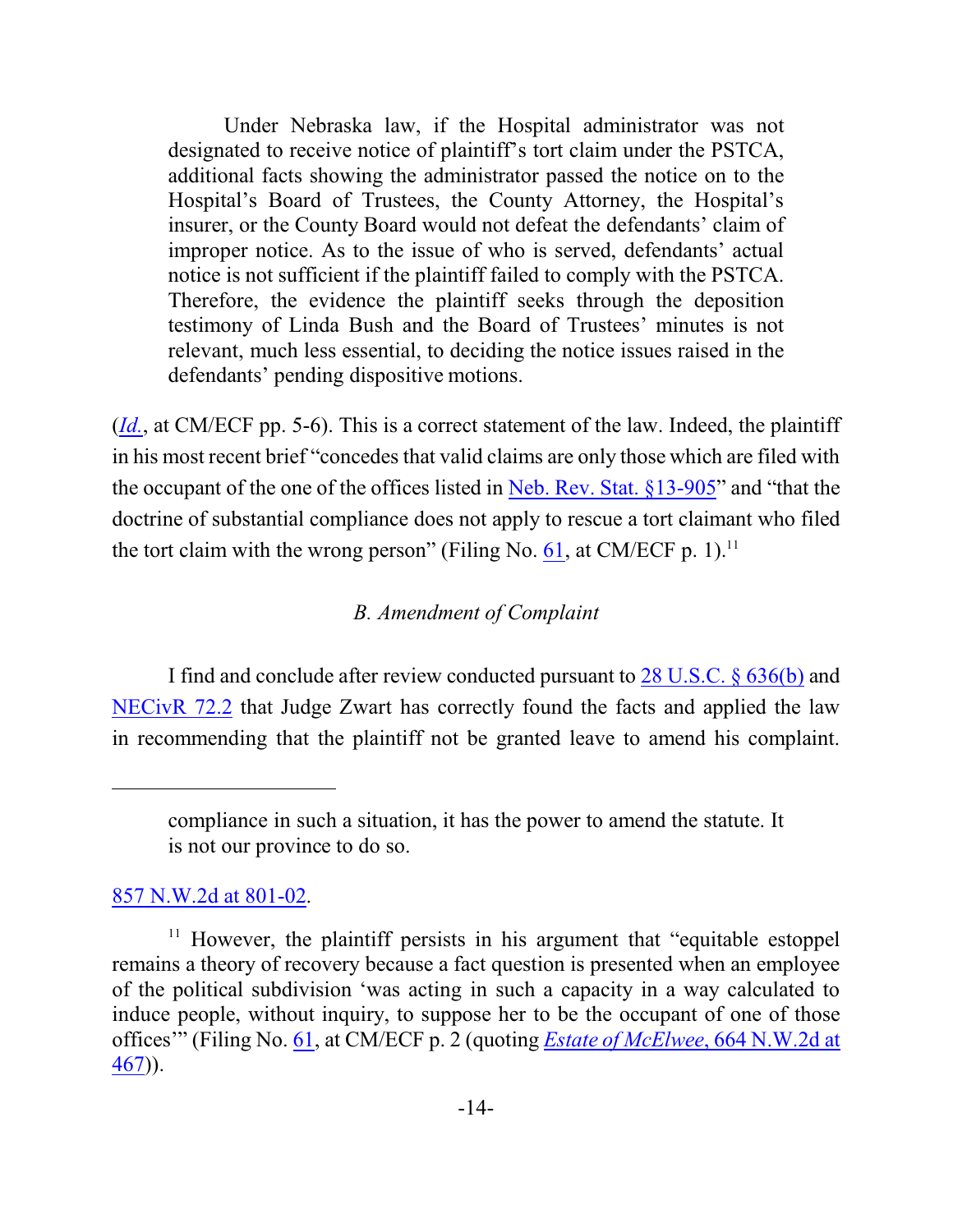Therefore, her findings and recommendations (Filings No. [47](https://ecf.ned.uscourts.gov/doc1/11313137738), [60](https://ecf.ned.uscourts.gov/doc1/11313211949)) will be adopted, the plaintiff's objections thereto (Filing Nos. [48](https://ecf.ned.uscourts.gov/doc1/11313147449), [61](https://ecf.ned.uscourts.gov/doc1/11313219070)) will be denied, and the plaintiff's motions to amend (Filing Nos[. 40](https://ecf.ned.uscourts.gov/doc1/11303086834), [57](https://ecf.ned.uscourts.gov/doc1/11303209124)) will be denied.

The plaintiff first sought to amend his complaint to allege that even if Franklin County Memorial Hospital is a separate political subdivision, there is no prejudice because the hospital knew the action would have been brought against it "but for the mistake concerning the proper party's identity" (Filing No. [40](http://ecf.ned.uscourts.gov/doc1/11313086834), at CM/ECF p. 1).<sup>12</sup> Judge Zwart determined that the proposed amendment would be futile because "[t]he plaintiff failed to properly serve notice of his tort claim on the correct person and, as such, he cannot assert a valid claim against either the County or the Hospital under the PSTCA" (Filing No. [47](http://ecf.ned.uscourts.gov/doc1/11313137738), at CM/ECF p. 8).

The plaintiff next sought to amend his complaint to allege "that the acts and omissions of the [hospital] administrator ... create a factual question as to whether she acted in a manner calculated to induce people to suppose her to be the occupant of one of the offices named in Neb. Rev. Stat.  $\S 13-905$ , ..." (Filing No. [57](http://ecf.ned.uscourts.gov/doc1/11313209124), at CM/ECF p. 1). Judge Zwart compared the two proposed amended complaints and concluded that the plaintiff's revised allegations "do not impact the analysis and result set forth in the Findings and Recommendation already under appeal" (Filing No. [60](http://ecf.ned.uscourts.gov/doc1/11313211949), at CM/ECF p. 1).

In both proposed pleadings, the plaintiff alleges that the hospital administrator "sought legal counsel from the Franklin County Attorney concerning the tort claim" and "chose not notify Plaintiff's counsel and disclose the identity of the person who

<sup>&</sup>lt;sup>12</sup> The plaintiff argues that an amendment to add Franklin County Memorial Hospital as a defendant (or to change the name of the defendant from "County of Franklin d/b/a Franklin County Memorial Hospital") would relate back to the filing of the original complaint under Federal Rule of [Civil Procedure](http://web2.westlaw.com/find/default.wl?cite=fedrcivp15&rs=WLW15.01&pbc=862649DA&vr=2.0&rp=%2ffind%2fdefault.wl&sv=Split&fn=_top&mt=Westlaw) 15(c)(1)(B) (Filing No. [41](https://ecf.ned.uscourts.gov/doc1/11313086838), at CM/ECF p. 3). It is not necessary to address this argument because of the plaintiff's failure to comply with the PSTCA's notice requirement.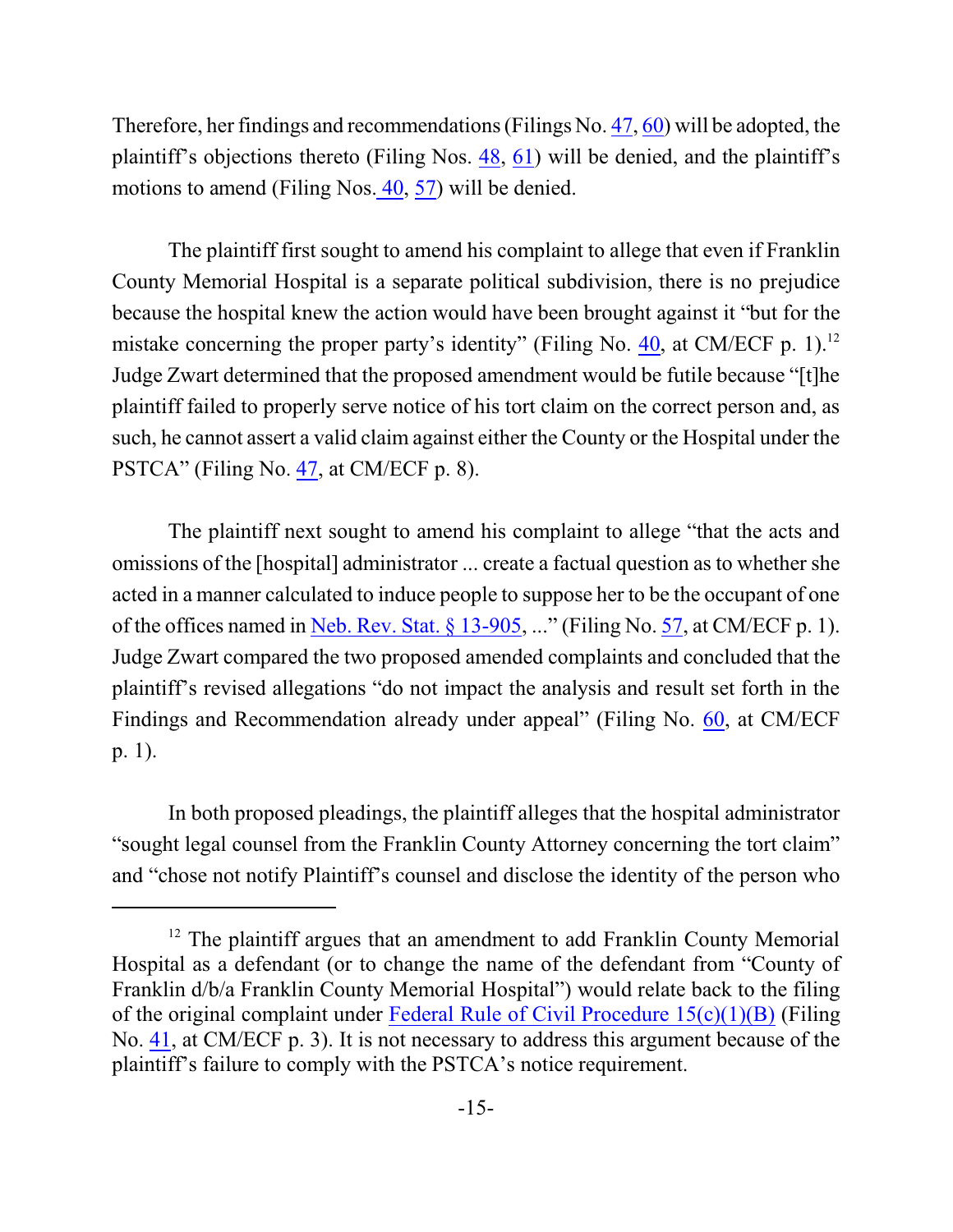should receive the tort claim" (Filing No.  $40-1$ ,  $\P\P$  45, 46; Filing No. [57-1](http://ecf.ned.uscourts.gov/doc1/11313209125),  $\P$  40, 41). Even if the hospital administrator intentionally made no response to the request in the notice of claim that she "advise" the plaintiff's previous attorney if he had "not properly notified the appropriate individuals of Franklin County Memorial Hospital," (Filing No. [19-17](http://ecf.ned.uscourts.gov/doc1/11313056906), at CM/ECF p. 3), "one of the elements that must be shown in order to establish equitable estoppel is reliance, in good faith, upon the conduct or statements of the party to be estopped." *Woodard v. City of Lincoln*[, 588 N.W.2d 831,](http://web2.westlaw.com/find/default.wl?cite=588+N.W.2d+838+&rs=WLW15.01&pbc=862649DA&vr=2.0&rp=%2ffind%2fdefault.wl&sv=Split&fn=_top&mt=Westlaw) [838 \(Neb. 1999\)](http://web2.westlaw.com/find/default.wl?cite=588+N.W.2d+838+&rs=WLW15.01&pbc=862649DA&vr=2.0&rp=%2ffind%2fdefault.wl&sv=Split&fn=_top&mt=Westlaw) (city not estopped from relying on PSTCA's notice of claim requirements where plaintiff relied on actual notice city had received in connection with claim, rather than relying on any conduct by city). Because the hospital administrator had no duty to advise the plaintiff's attorney that the notice of claim was not filed in accordance with law, *see Estate of McElwee*[, 664 N.W.2d at 469](http://web2.westlaw.com/find/default.wl?cite=664+N.W.2d+469&rs=WLW15.01&pbc=862649DA&vr=2.0&rp=%2ffind%2fdefault.wl&sv=Split&fn=_top&mt=Westlaw), her silence did not give rise to estoppel.

"To sustain an estoppel because of the omission to speak, there must be both the specific opportunity and the apparent *duty* to speak." *[Scottsbluff Nat. Bank](http://web2.westlaw.com/find/default.wl?cite=54+N.W.2d+402&rs=WLW15.01&pbc=862649DA&vr=2.0&rp=%2ffind%2fdefault.wl&sv=Split&fn=_top&mt=Westlaw) v. Blue J Feeds, Inc*[., 54 N.W.2d 392, 402 \(Neb. 1952\)](http://web2.westlaw.com/find/default.wl?cite=54+N.W.2d+402&rs=WLW15.01&pbc=862649DA&vr=2.0&rp=%2ffind%2fdefault.wl&sv=Split&fn=_top&mt=Westlaw) (quoting *[Scharman v. Scharman](http://web2.westlaw.com/find/default.wl?mt=Westlaw&db=594&tc=-1&rp=%2ffind%2fdefault.wl&findtype=Y&ordoc=1952106008&serialnum=1893005178&vr=2.0&fn=_top&sv=Split&tf=-1&pbc=C4E4818D&rs=WLW15.01)*, 56 [N.W. 704 \(Neb. 1893\)](http://web2.westlaw.com/find/default.wl?mt=Westlaw&db=594&tc=-1&rp=%2ffind%2fdefault.wl&findtype=Y&ordoc=1952106008&serialnum=1893005178&vr=2.0&fn=_top&sv=Split&tf=-1&pbc=C4E4818D&rs=WLW15.01) (emphasis supplied)). "Furthermore, in accordance with well settled general principles governing equitable estoppels, no estoppel can arise where all the parties interested have equal knowledge of the facts, or where the party setting up the estoppel is chargeable with notice of the facts, or is equally negligent or at fault." *[Id.](http://web2.westlaw.com/find/default.wl?cite=54+N.W.2d+402&rs=WLW15.01&pbc=862649DA&vr=2.0&rp=%2ffind%2fdefault.wl&sv=Split&fn=_top&mt=Westlaw)* (quoting 31 C.J.S., *Estoppel*[, § 103, p. 329](http://web2.westlaw.com/find/default.wl?mt=Westlaw&db=0156788&tc=-1&rp=%2ffind%2fdefault.wl&findtype=Y&ordoc=1952106008&serialnum=0289574350&vr=2.0&fn=_top&sv=Split&tf=-1&pbc=C4E4818D&rs=WLW15.01)); *Estate [of McElwee](http://web2.westlaw.com/find/default.wl?cite=664+N.W.2d+469&rs=WLW15.01&pbc=862649DA&vr=2.0&rp=%2ffind%2fdefault.wl&sv=Split&fn=_top&mt=Westlaw)*, 664 [N.W.2d at 469](http://web2.westlaw.com/find/default.wl?cite=664+N.W.2d+469&rs=WLW15.01&pbc=862649DA&vr=2.0&rp=%2ffind%2fdefault.wl&sv=Split&fn=_top&mt=Westlaw) ("An estoppel cannot arise where the party claiming estoppel is equally negligent or at fault.").

The PSTCA requires a tort claim to "be filed with the clerk, secretary, or other official whose duty it is to maintain the official records of the political subdivision ...." [Neb. Rev. Stat. § 13-905](http://web2.westlaw.com/find/default.wl?cite=+Neb.+Rev.+Stat.+%c2%a7+13-905&rs=WLW15.01&pbc=862649DA&vr=2.0&rp=%2ffind%2fdefault.wl&sv=Split&fn=_top&mt=Westlaw). By statute, county hospitals are governed by a board of trustees, and the board is required annually to "elect a trustee to serve as chairperson, one as secretary, and one as treasurer." [Neb. Rev. Stat. § 23-3502\(5\)](http://web2.westlaw.com/find/default.wl?cite=Neb.+Rev.+Stat.+%c2%a7+23-3502(5)&rs=WLW15.01&pbc=862649DA&vr=2.0&rp=%2ffind%2fdefault.wl&sv=Split&fn=_top&mt=Westlaw). The plaintiff's previous attorney did not select the obvious choice—the secretary of the board of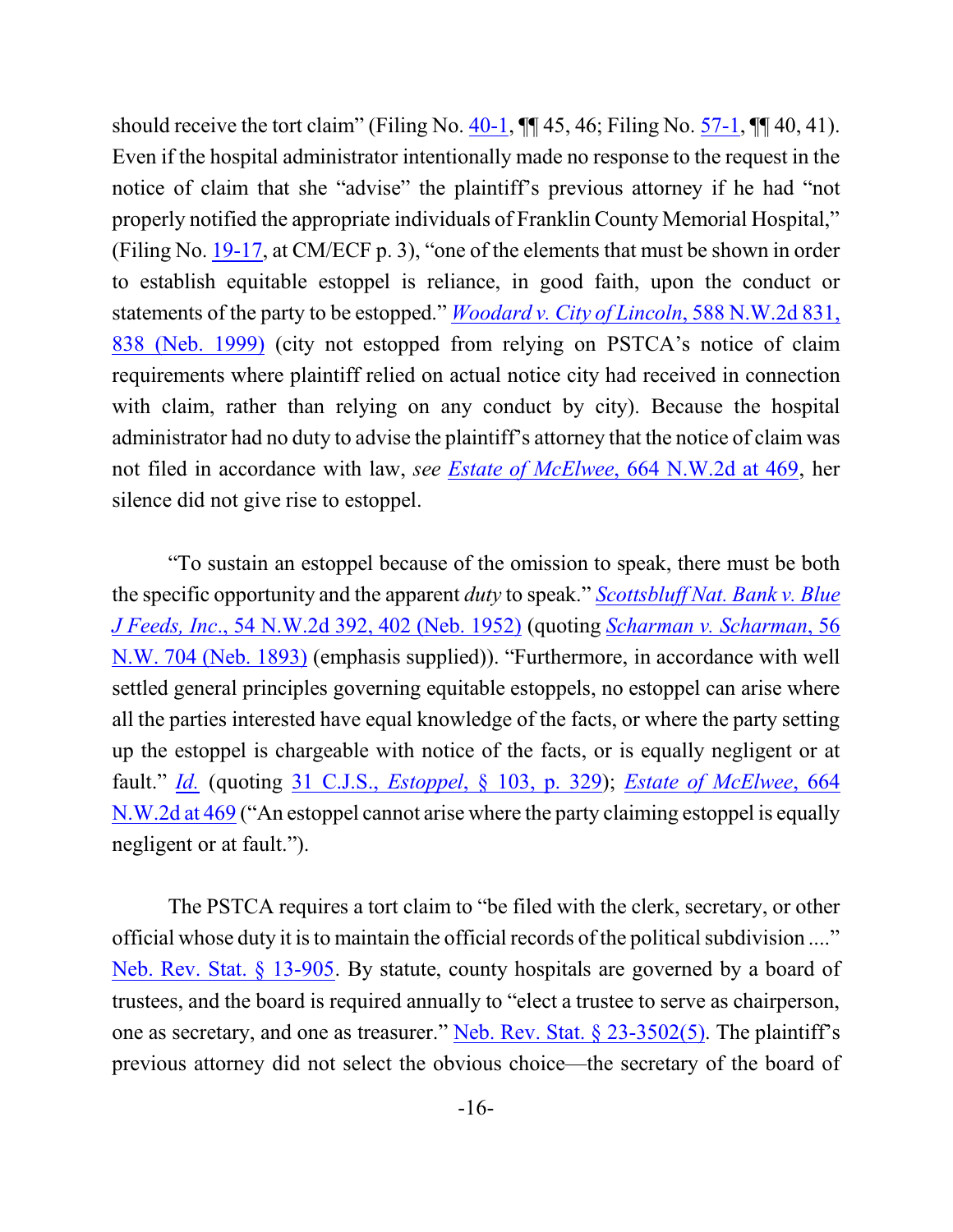trustees—as the recipient of the tort claim, but instead made the unilateral mistake of mailing the notice to the hospital administrator. The proposed amendments to the plaintiff's complaint fail to overcome this obstacle.

## *C. Motion to Dismiss*

The hospital defendants' motion to dismiss is made pursuant to subsections (1), (5), and (6) of [Federal Rule of Civil Procedure 12\(b\)](http://web2.westlaw.com/result/result.aspx?ss=CNT&mt=Westlaw&n=1&cnt=DOC&rlt=CLID_FQRLT66162533315123&scxt=WL&service=Find&fmqv=c&rp=%2fFind%2fdefault.wl&vr=2.0&rlti=1&sv=Split&fn=_top&cite=fedrcivp12&rs=WLW15.01).

For the reasons already discussed, I find that subject matter jurisdiction exists. The Rule  $12(b)(1)$  motion therefore will be denied.

Regarding the [12\(b\)\(5\)](http://web2.westlaw.com/result/result.aspx?ss=CNT&mt=Westlaw&n=1&cnt=DOC&rlt=CLID_FQRLT66162533315123&scxt=WL&service=Find&fmqv=c&rp=%2fFind%2fdefault.wl&vr=2.0&rlti=1&sv=Split&fn=_top&cite=fedrcivp12&rs=WLW15.01) motion, the hospital objects that "Plaintiff did not serve the chief executive officer of the Hospital under Fed. R. Civ. P.  $4(j)(2)(A)$ ." (Filing No. [14](http://ecf.ned.uscourts.gov/doc1/11313054156), ¶ 7.) "Rather, Plaintiff served 'County of Franklin, a body politic and corporate d/b/a Franklin County Memorial Hospital and d/b/a Franklin County Memorial Hospital Pool Medical Clinic.' (Filing No. [7](http://ecf.ned.uscourts.gov/doc1/11313021739))" (*[id.](http://ecf.ned.uscourts.gov/doc1/11313054156)*, ¶ 8). "The summons giving rise to this proof of service was directed to 'Marcia Volk, Franklin County Clerk.' (Filing No. [6](http://ecf.ned.uscourts.gov/doc1/11313019165))" (*[id.](http://ecf.ned.uscourts.gov/doc1/11313054156)*). No objection is made to the sufficiency of the service of process that was made upon Dr. Mazour and Nurse Mattison.

A "state-created governmental organization" must be served by "(A) delivering a copy of the summons and of the complaint to its chief executive officer" or by "(B) serving a copy of each in the manner prescribed by that state's law for serving a summons or like process on such a defendant." Fed. [R. Civ. P.](http://web2.westlaw.com/result/result.aspx?fn=_top&rp=%2fFind%2fdefault.wl&cnt=DOC&rs=WLW15.01&scxt=WL&service=Find&cite=fedrcivp4&rlt=CLID_FQRLT9683191716123&n=1&fmqv=c&vr=2.0&rlti=1&sv=Split&mt=Westlaw&ss=CNT&pbc=862649DA)  $4(j)(2)$ . In Nebraska, a political subdivision "may be served by personal, residence, certified mail, or designated delivery service upon the chief executive officer, clerk, secretary, or other official whose duty it is to maintain the official records, or any member of the governing board or body, or by certified mail or designated delivery service to the principal office of the political subdivision." [Neb. Rev. Stat. § 25-510.02\(3\)](http://web2.westlaw.com/find/default.wl?cite=Neb.+Rev.+Stat.+%c2%a7+25-510.02&rs=WLW15.01&pbc=862649DA&vr=2.0&rp=%2ffind%2fdefault.wl&sv=Split&fn=_top&mt=Westlaw). Because service of process on the hospital was not accomplished by serving the county clerk,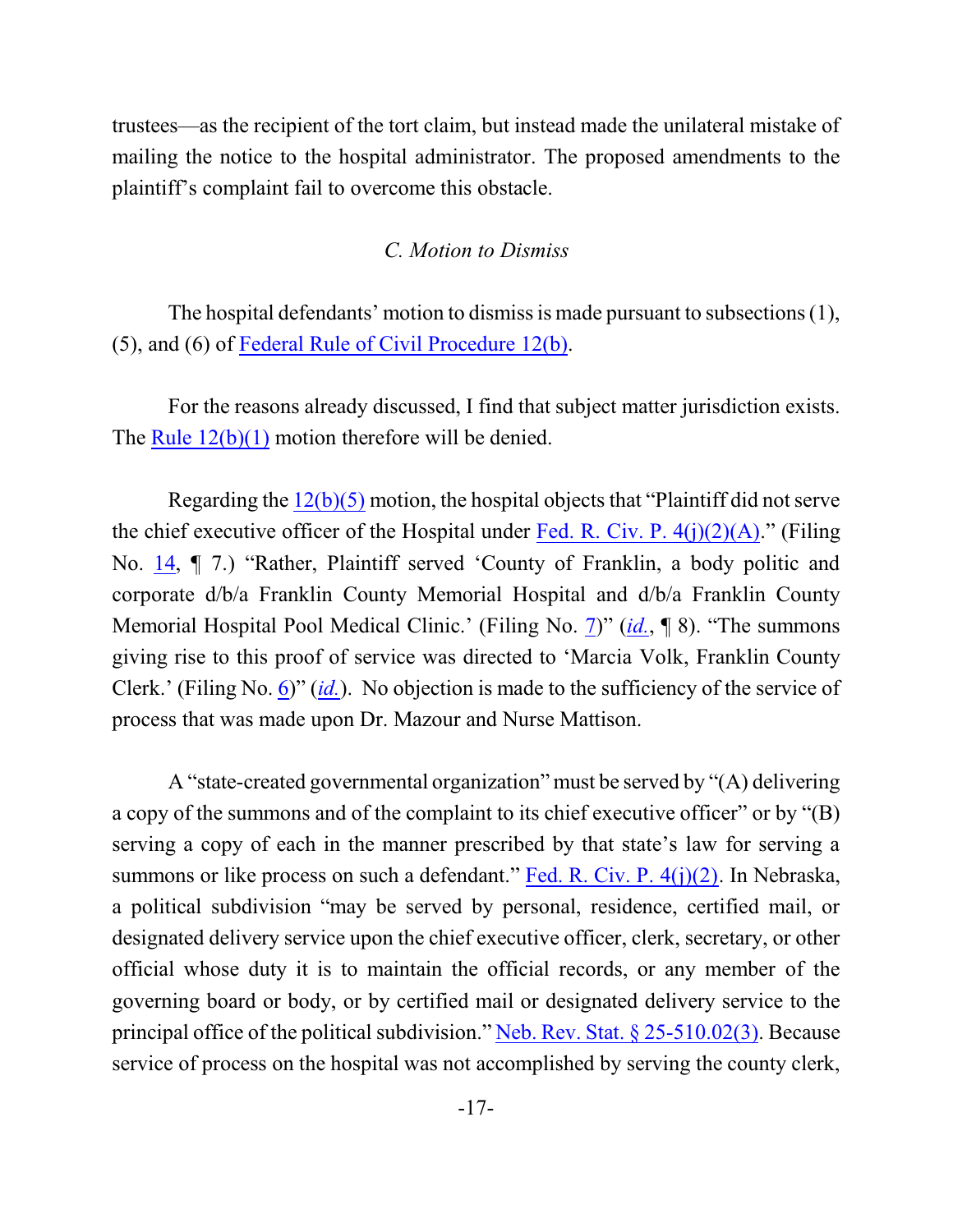the Rule [12\(b\)\(5\)](http://web2.westlaw.com/result/result.aspx?ss=CNT&mt=Westlaw&n=1&cnt=DOC&rlt=CLID_FQRLT66162533315123&scxt=WL&service=Find&fmqv=c&rp=%2fFind%2fdefault.wl&vr=2.0&rlti=1&sv=Split&fn=_top&cite=fedrcivp12&rs=WLW15.01) motion will be granted and the complaint will be dismissed without prejudice as against Franklin County Memorial Hospital and Franklin County Memorial Hospital Pool Medical Clinic.<sup>13</sup>

Because Franklin County Memorial Hospital and Franklin County Memorial Hospital Pool Medical Clinic are identified in the complaint and summons as "doingbusiness-as" names for Franklin County, and not as parties defendant, dismissal is also appropriate under Federal Rule of Civil Procedure  $12(b)(4)$ , for insufficient process. *See, e.g., Stokes [v. JPMorgan Chase Bank,](http://web2.westlaw.com/find/default.wl?cite=2012+WL+527600&rs=WLW15.01&pbc=862649DA&vr=2.0&rp=%2ffind%2fdefault.wl&sv=Split&fn=_top&mt=Westlaw) NA*, Civil No. JFM 8:11-cv-02620, 2012 WL [527600, \\*5-6 \(D.Md. Feb. 16, 2012\)](http://web2.westlaw.com/find/default.wl?cite=2012+WL+527600&rs=WLW15.01&pbc=862649DA&vr=2.0&rp=%2ffind%2fdefault.wl&sv=Split&fn=_top&mt=Westlaw) (granting motion to quash under Rules  $12(b)(4)$  and  $12(b)(5)$  where summons naming defendant, "Barclays, PLC," was served on non-party, "Barclay's Bank LC"); *[Wasson v. Riverside](http://web2.westlaw.com/find/default.wl?cite=237+F.R.D.+424&rs=WLW15.01&pbc=862649DA&vr=2.0&rp=%2ffind%2fdefault.wl&sv=Split&fn=_top&mt=Westlaw) County*, 237 [F.R.D. 423, 424-25 \(C.D.Cal. 2006\)](http://web2.westlaw.com/find/default.wl?cite=237+F.R.D.+424&rs=WLW15.01&pbc=862649DA&vr=2.0&rp=%2ffind%2fdefault.wl&sv=Split&fn=_top&mt=Westlaw) (granting motion dismiss under [Rules](http://web2.westlaw.com/result/result.aspx?ss=CNT&mt=Westlaw&n=1&cnt=DOC&rlt=CLID_FQRLT66162533315123&scxt=WL&service=Find&fmqv=c&rp=%2fFind%2fdefault.wl&vr=2.0&rlti=1&sv=Split&fn=_top&cite=fedrcivp12&rs=WLW15.01)  $12(b)(4)$  and  $12(b)(5)$  where nonparty school district not properly served).<sup>14</sup>

<sup>14</sup> The distinction between  $\frac{\text{Rules } 12(b)(4)}{\text{ and } 12(b)(5)}$  $\frac{\text{Rules } 12(b)(4)}{\text{ and } 12(b)(5)}$  $\frac{\text{Rules } 12(b)(4)}{\text{ and } 12(b)(5)}$  is:

An objection under Rule  $12(b)(4)$  concerns the form of the process rather than the manner or method of its service. Technically, therefore, a Rule  $12(b)(4)$  motion is proper only to challenge noncompliance with the

<sup>&</sup>lt;sup>13</sup>See **Fed. [R. Civ. P. 4\(m\)](http://web2.westlaw.com/find/default.wl?cite=fedrcivp4&rs=WLW15.01&pbc=A3D852A5&vr=2.0&rp=%2ffind%2fdefault.wl&sv=Split&fn=_top&mt=Westlaw)** ("If a defendant is not served within 120 days after the complaint is filed, the court ... must dismiss the action without prejudice against that defendant or order that service be made within a specified time."). There is no reason to permit additional time for service because, as determined by Judge Zwart, it would be futile to bring the hospital into the action. *See also* [Neb. Rev. Stat.](http://web2.westlaw.com/find/default.wl?cite=Neb.+Rev.+Stat.+%c2%a7+25-217&rs=WLW15.01&pbc=A3D852A5&vr=2.0&rp=%2ffind%2fdefault.wl&sv=Split&fn=_top&mt=Westlaw) [§ 25-217](http://web2.westlaw.com/find/default.wl?cite=Neb.+Rev.+Stat.+%c2%a7+25-217&rs=WLW15.01&pbc=A3D852A5&vr=2.0&rp=%2ffind%2fdefault.wl&sv=Split&fn=_top&mt=Westlaw) ("The action shall stand dismissed without prejudice as to any defendant not served within six months from the date the complaint was filed."); *[Davis v. Choctaw](http://web2.westlaw.com/find/default.wl?cite=789+N.W.2d+701&rs=WLW15.01&pbc=A3D852A5&vr=2.0&rp=%2ffind%2fdefault.wl&sv=Split&fn=_top&mt=Westlaw) Const., Inc.*[, 789 N.W.2d 698, 701 \(Neb. 2010\)](http://web2.westlaw.com/find/default.wl?cite=789+N.W.2d+701&rs=WLW15.01&pbc=A3D852A5&vr=2.0&rp=%2ffind%2fdefault.wl&sv=Split&fn=_top&mt=Westlaw) ("This court and the Nebraska Court of Appeals have repeatedly held that this statute is self-executing, so that an action is dismissed by operation of law, without any action by either the defendant or the court, as to any defendant who is named in the action and not served with process within 6 months after the complaint is filed."); *Reg Max II, L.L.C. v. [Croker, Huck, Kasher,](http://web2.westlaw.com/find/default.wl?cite=2006+WL+2168925&rs=WLW15.01&pbc=A3D852A5&vr=2.0&rp=%2ffind%2fdefault.wl&sv=Split&fn=_top&mt=Westlaw) DeWitt, Anderson & Gonderinger, P.C.*[, No. 4:05CV3105, 2006 WL 2168925, at \\*1](http://web2.westlaw.com/find/default.wl?cite=2006+WL+2168925&rs=WLW15.01&pbc=A3D852A5&vr=2.0&rp=%2ffind%2fdefault.wl&sv=Split&fn=_top&mt=Westlaw) [\(D.Neb. July 31, 2006\)](http://web2.westlaw.com/find/default.wl?cite=2006+WL+2168925&rs=WLW15.01&pbc=A3D852A5&vr=2.0&rp=%2ffind%2fdefault.wl&sv=Split&fn=_top&mt=Westlaw) (applying § 25-217 in diversity action).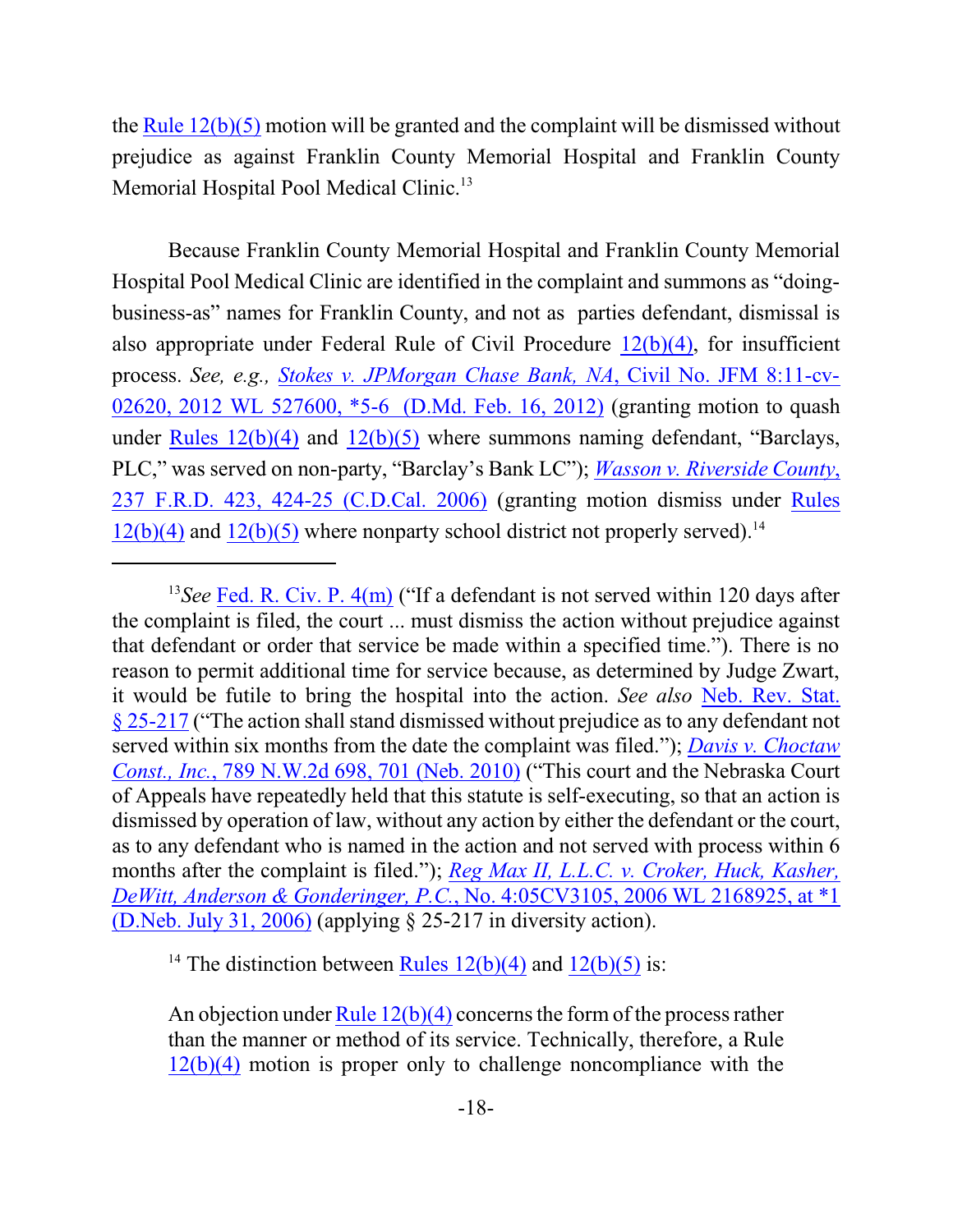The [Rule 12\(b\)\(6\)](http://web2.westlaw.com/result/result.aspx?ss=CNT&mt=Westlaw&n=1&cnt=DOC&rlt=CLID_FQRLT66162533315123&scxt=WL&service=Find&fmqv=c&rp=%2fFind%2fdefault.wl&vr=2.0&rlti=1&sv=Split&fn=_top&cite=fedrcivp12&rs=WLW15.01) motion will be granted with respect to the claims alleged against Dr. Mazour and Nurse Mattison. The bylaws of the Board of Trustees of the Franklin County Memorial Hospital provide that "[t]he Secretary shall ... act as custodian of all records and reports" (Filing No.  $16-1$ , at CM/ECF p. 6).<sup>15</sup> Because the plaintiff's tort claim was not "filed with the clerk, secretary, or other official whose duty it is to maintain the official records of the political subdivision," [Neb. Rev. Stat.](http://web2.westlaw.com/find/default.wl?cite=nestat13-905&rs=WLW15.01&pbc=862649DA&vr=2.0&rp=%2ffind%2fdefault.wl&sv=Split&fn=_top&mt=Westlaw) [§ 13-905](http://web2.westlaw.com/find/default.wl?cite=nestat13-905&rs=WLW15.01&pbc=862649DA&vr=2.0&rp=%2ffind%2fdefault.wl&sv=Split&fn=_top&mt=Westlaw), the complaint fails to state a claim upon relief may be granted against these hospital employees. 16 *See Brothers*, [857 N.W.2d at 801-02](http://web2.westlaw.com/find/default.wl?cite=857+N.W.2d+801&rs=WLW15.01&pbc=862649DA&vr=2.0&rp=%2ffind%2fdefault.wl&sv=Split&fn=_top&mt=Westlaw) (filing notice of claim of

provisions of [former] [Rule](http://web2.westlaw.com/result/result.aspx?fn=_top&rp=%2fFind%2fdefault.wl&cnt=DOC&rs=WLW15.01&scxt=WL&service=Find&cite=fedrcivp4&rlt=CLID_FQRLT85841492016123&n=1&fmqv=c&vr=2.0&rlti=1&sv=Split&mt=Westlaw&ss=CNT&pbc=862649DA) 4(b) or any applicable provision incorporated by [former] [Rule](http://web2.westlaw.com/result/result.aspx?fn=_top&rp=%2fFind%2fdefault.wl&cnt=DOC&rs=WLW15.01&scxt=WL&service=Find&cite=fedrcivp4&rlt=CLID_FQRLT85841492016123&n=1&fmqv=c&vr=2.0&rlti=1&sv=Split&mt=Westlaw&ss=CNT&pbc=862649DA) 4(b) that deals specifically with the content of the summons. A Rule  $12(b)(5)$  motion is the proper vehicle for challenging the mode of delivery or the lack of delivery of the summons and complaint.

<sup>5</sup>A Wright & Miller, *Federal Practice and Procedure*[, § 1353 \(3d ed. 2004\)](http://web2.westlaw.com/find/default.wl?cite=fpp1353&rs=WLW15.01&pbc=862649DA&vr=2.0&rp=%2ffind%2fdefault.wl&sv=Split&fn=_top&mt=Westlaw) (footnote omitted). The required contents of a summons are now listed in [Rule](http://web2.westlaw.com/result/result.aspx?fn=_top&rp=%2fFind%2fdefault.wl&cnt=DOC&rs=WLW15.01&scxt=WL&service=Find&cite=fedrcivp4&rlt=CLID_FQRLT85841492016123&n=1&fmqv=c&vr=2.0&rlti=1&sv=Split&mt=Westlaw&ss=CNT&pbc=862649DA) 4(a). One requirement is that "[a] summons must ... be directed to the defendant." [Fed. R. Civ.](http://web2.westlaw.com/result/result.aspx?fn=_top&rp=%2fFind%2fdefault.wl&cnt=DOC&rs=WLW15.01&scxt=WL&service=Find&cite=fedrcivp4&rlt=CLID_FQRLT85841492016123&n=1&fmqv=c&vr=2.0&rlti=1&sv=Split&mt=Westlaw&ss=CNT&pbc=862649DA) P.  $4(a)(1)(B)$ .

<sup>&</sup>lt;sup>15</sup> The Board of Trustees' bylaws, rules, and regulations are required to be filed with the county board, *see* [Neb. Rev. Stat. § 23-3505\(2\)](http://web2.westlaw.com/find/default.wl?cite=Neb.+Rev.+Stat.+%c2%a7+23-3505&rs=WLW15.01&pbc=862649DA&vr=2.0&rp=%2ffind%2fdefault.wl&sv=Split&fn=_top&mt=Westlaw), and are public records. *See* [Neb. Rev. Stat. § 84-712.01](http://web2.westlaw.com/find/default.wl?cite=+Neb.+Rev.+Stat.+%c2%a7+84-712.01&rs=WLW15.01&pbc=862649DA&vr=2.0&rp=%2ffind%2fdefault.wl&sv=Split&fn=_top&mt=Westlaw). When ruling on a motion to dismiss under Rule [12\(b\)\(6\)](http://web2.westlaw.com/result/result.aspx?ss=CNT&mt=Westlaw&n=1&cnt=DOC&rlt=CLID_FQRLT66162533315123&scxt=WL&service=Find&fmqv=c&rp=%2fFind%2fdefault.wl&vr=2.0&rlti=1&sv=Split&fn=_top&cite=fedrcivp12&rs=WLW15.01), a district court is permitted to consider a pubic record even if not mentioned expressly in the pleadings. *Noble [Systems Corp. v. Alorica](http://web2.westlaw.com/find/default.wl?cite=543+F.3d+982+&rs=WLW15.01&pbc=862649DA&vr=2.0&rp=%2ffind%2fdefault.wl&sv=Split&fn=_top&mt=Westlaw) Central, LLC*, 543 F.3d 978, 982 (8th [Cir. 2008\)](http://web2.westlaw.com/find/default.wl?cite=543+F.3d+982+&rs=WLW15.01&pbc=862649DA&vr=2.0&rp=%2ffind%2fdefault.wl&sv=Split&fn=_top&mt=Westlaw).

<sup>&</sup>lt;sup>16</sup> "To survive a motion to dismiss, a complaint must contain sufficient factual matter, accepted as true, to 'state a claim to relief that is plausible on its face.'" *Ashcroft v. Iqbal*[, 556 U.S. 662, 678 \(2009\)](https://web2.westlaw.com/find/default.wl?mt=Westlaw&db=708&tc=-1&rp=%2ffind%2fdefault.wl&findtype=Y&ordoc=2032978410&serialnum=2018848474&vr=2.0&fn=_top&sv=Split&tf=-1&pbc=AAA397D4&rs=WLW14.10), quoting *[Bell Atlantic](https://web2.westlaw.com/find/default.wl?mt=Westlaw&db=708&tc=-1&rp=%2ffind%2fdefault.wl&findtype=Y&ordoc=2032978410&serialnum=2012293296&vr=2.0&fn=_top&sv=Split&tf=-1&pbc=AAA397D4&rs=WLW14.10) Corp. v. Twombly*, [550 U.S. 544, 570 \(2007\)](https://web2.westlaw.com/find/default.wl?mt=Westlaw&db=708&tc=-1&rp=%2ffind%2fdefault.wl&findtype=Y&ordoc=2032978410&serialnum=2012293296&vr=2.0&fn=_top&sv=Split&tf=-1&pbc=AAA397D4&rs=WLW14.10). "A claim has facial plausibility when the pleaded factual content allows the court to draw the reasonable inference that the defendant is liable for the misconduct alleged." *Iqbal*[, 556 U.S. at 678](https://web2.westlaw.com/find/default.wl?mt=Westlaw&db=708&tc=-1&rp=%2ffind%2fdefault.wl&findtype=Y&ordoc=2032978410&serialnum=2018848474&vr=2.0&fn=_top&sv=Split&tf=-1&pbc=AAA397D4&rs=WLW14.10). "A pleading that offers 'labels and conclusions' or 'a formulaic recitation of the elements of a cause of action will not do.'" *[Id.](https://web2.westlaw.com/find/default.wl?mt=Westlaw&db=708&tc=-1&rp=%2ffind%2fdefault.wl&findtype=Y&ordoc=2032978410&serialnum=2018848474&vr=2.0&fn=_top&sv=Split&tf=-1&pbc=AAA397D4&rs=WLW14.10)* (quoting *Twombly*[, 550 U.S. at 555](https://web2.westlaw.com/find/default.wl?mt=Westlaw&db=708&tc=-1&rp=%2ffind%2fdefault.wl&findtype=Y&ordoc=2032978410&serialnum=2012293296&vr=2.0&fn=_top&sv=Split&tf=-1&pbc=AAA397D4&rs=WLW14.10)). "Nor does a complaint suffice if it tenders 'naked assertion[s]' devoid of "further factual enhancement." *[Id.](https://web2.westlaw.com/find/default.wl?rs=WLW14.10&pbc=AAA397D4&vr=2.0&findtype=Y&rp=%2ffind%2fdefault.wl&sv=Split&fn=_top&tf=-1&ordoc=2032978410&mt=Westlaw&serialnum=2018848474&tc=-1)* (quoting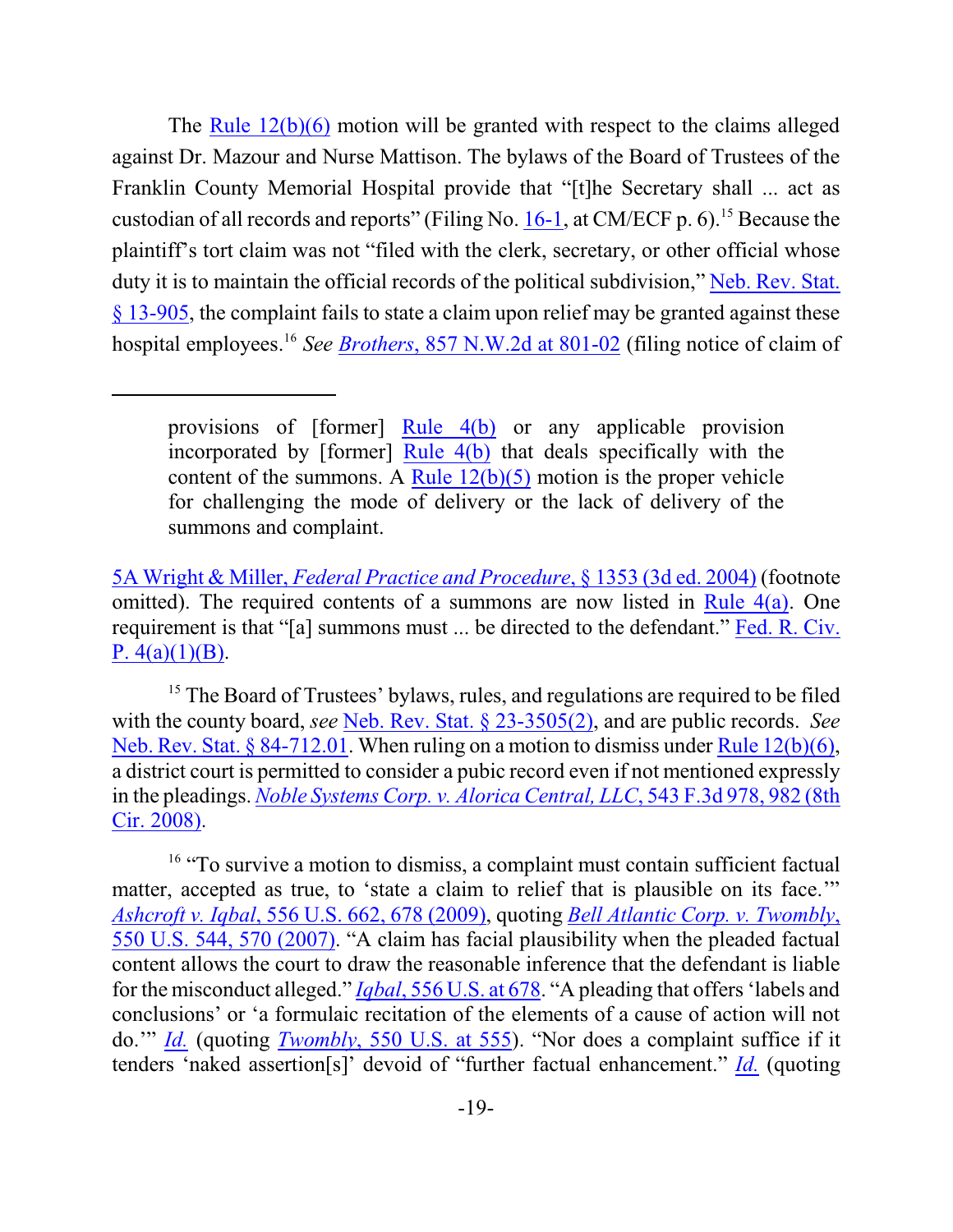medical malpractice action on hospital's CEO did not satisfy PSTCA's requirement that notice be filed with secretary of hospital's board of trustees; district court properly dismissed claims against hospital and physician employee).

## *D. Motion for Summary Judgment*

The county argues it was not sued by the correct name, because [Neb. Rev. Stat.](http://web2.westlaw.com/find/default.wl?cite=Neb.+Rev.+Stat.+%c2%a7+23-101&rs=WLW15.01&pbc=862649DA&vr=2.0&rp=%2ffind%2fdefault.wl&sv=Split&fn=_top&mt=Westlaw) [§ 23-101](http://web2.westlaw.com/find/default.wl?cite=Neb.+Rev.+Stat.+%c2%a7+23-101&rs=WLW15.01&pbc=862649DA&vr=2.0&rp=%2ffind%2fdefault.wl&sv=Split&fn=_top&mt=Westlaw) provides that "each county ... shall be a body politic and corporate, by the name and style of The county of , and by that name may sue and be sued ...." The complaint identifies this defendant as "County of Franklin, a body politic and corporate, d/b/a/ Franklin County Memorial Hospital and d/b/a Franklin County Memorial Hospital Pool Medical Clinic." Although the county objects to the "d/b/a" designations, this additional language is mere surplusage.

As a matter of law, and as shown by the evidence, the County of Franklin does not do business as either the Franklin County Memorial Hospital or the Franklin County Memorial Hospital Pool Medical Clinic. "Because the county hospital is a separate legal entity and control of the hospital's employees is entrusted to that entity, it necessarily follows that the county has no liability for the acts of a county hospital's employees." *Brothers*[, 857 N.W.2d at 798](http://web2.westlaw.com/find/default.wl?cite=857+N.W.2d+798&rs=WLW15.01&pbc=862649DA&vr=2.0&rp=%2ffind%2fdefault.wl&sv=Split&fn=_top&mt=Westlaw). Thus, the county's motion for summary judgment will be granted. *See* [Fed. R. Civ. P. 56\(a\)](http://web2.westlaw.com/result/result.aspx?fn=_top&rp=%2fFind%2fdefault.wl&cnt=DOC&rs=WLW15.01&scxt=WL&service=Find&cite=fedrcivp56&rlt=CLID_FQRLT1064322516123&n=1&fmqv=c&vr=2.0&rlti=1&sv=Split&mt=Westlaw&ss=CNT&pbc=862649DA) ("The court shall grant summary judgment if the movant shows that there is no genuine dispute as to any material fact and the movant is entitled to judgment as a matter of law."). Because of this disposition, it is not necessary to reach the county's claim of sovereign immunity.

*Twombly*[, 550 U.S. at 557](https://web2.westlaw.com/find/default.wl?mt=Westlaw&db=708&tc=-1&rp=%2ffind%2fdefault.wl&findtype=Y&ordoc=2032978410&serialnum=2012293296&vr=2.0&fn=_top&sv=Split&tf=-1&pbc=AAA397D4&rs=WLW14.10)). Determining whether a complaint crosses over the plausibility threshold is a context-specific task that "requires the reviewing court to draw on its judicial experience and common sense." *Id.* [at 679](https://web2.westlaw.com/find/default.wl?mt=Westlaw&db=708&tc=-1&rp=%2ffind%2fdefault.wl&findtype=Y&ordoc=2032978410&serialnum=2018848474&vr=2.0&fn=_top&sv=Split&tf=-1&pbc=AAA397D4&rs=WLW14.10).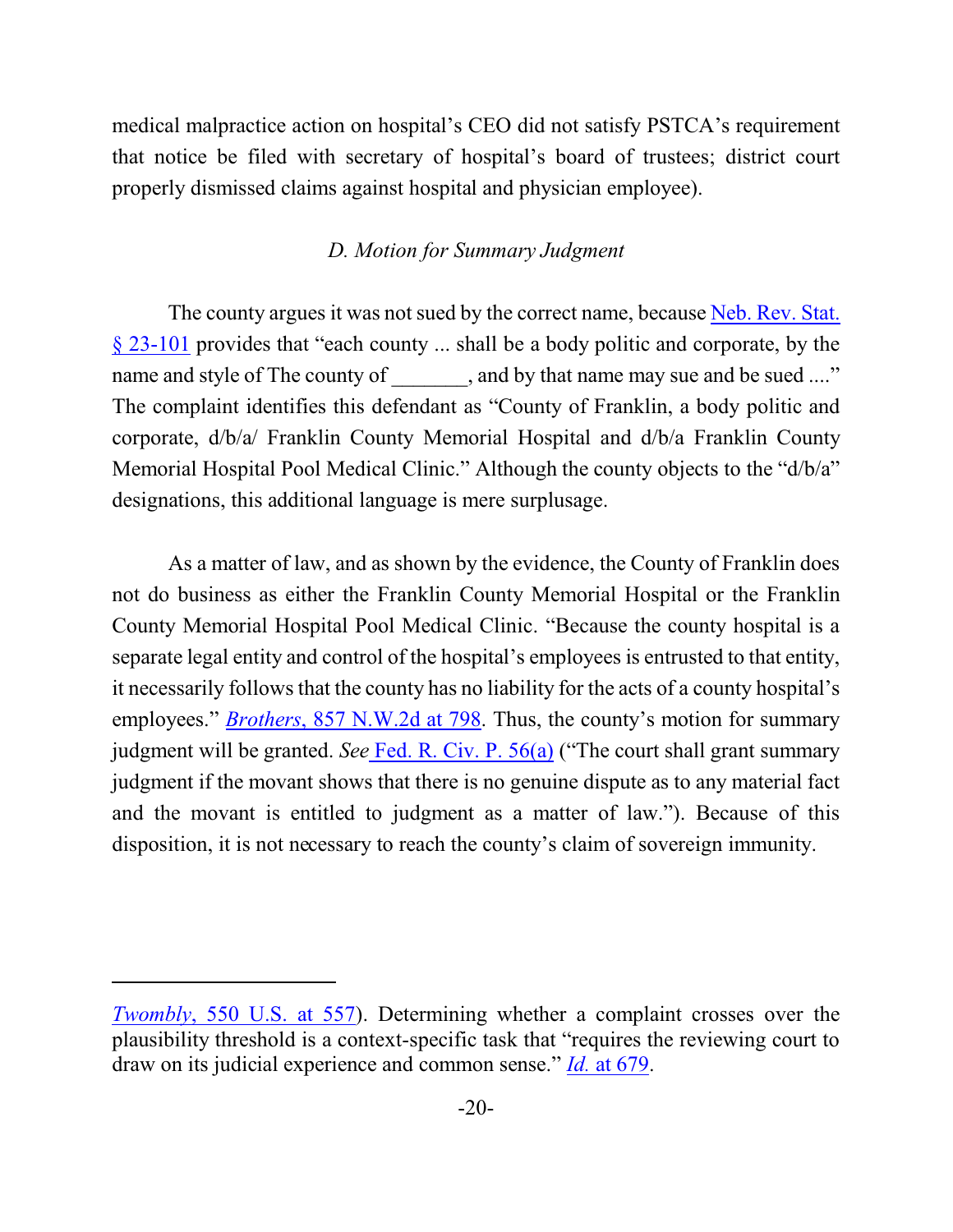# *III. CONCLUSION*

The plaintiff's previous attorney made an unfortunate mistake by not filing the tort claim with the secretary of the county hospital's board of trustees, but it is not possible to salvage the claim by suing the county or by attempting to invoke equitable principles of substantial compliance and estoppel.

Accordingly,

# IT IS ORDERED:

- 1. The magistrate judge's findings and recommendations (Filing Nos. [47](https://ecf.ned.uscourts.gov/doc1/11313137738), [60](https://ecf.ned.uscourts.gov/doc1/11313211949)) are adopted.
- 2. The magistrate judges's order denying pre-ruling discovery (Filing No. [47](https://ecf.ned.uscourts.gov/doc1/11313137738)) is sustained and shall not be disturbed.
- 3. The plaintiff's statements of objections (Filing Nos. [48](https://ecf.ned.uscourts.gov/doc1/11313147449), [61](https://ecf.ned.uscourts.gov/doc1/11313219070)) are denied.
- 4. The plaintiff's motions for leave to amend (Filing Nos. [40](https://ecf.ned.uscourts.gov/doc1/11303086834), [57](https://ecf.ned.uscourts.gov/doc1/11303209124)) are denied.
- 5. The hospital defendants' motion to dismiss (Filing No. [14](http://ecf.ned.uscourts.gov/doc1/11313054156)) is granted in part and denied in part, as follows:
	- a. The Rule 12(b)(1) motion to dismiss for lack of subject matter jurisdiction is denied.
	- b. The Rule 12(b)(5) motion to dismiss for insufficiency of service of process is granted with respect to Franklin County Memorial Hospital and Franklin County Memorial Hospital Pool Medical